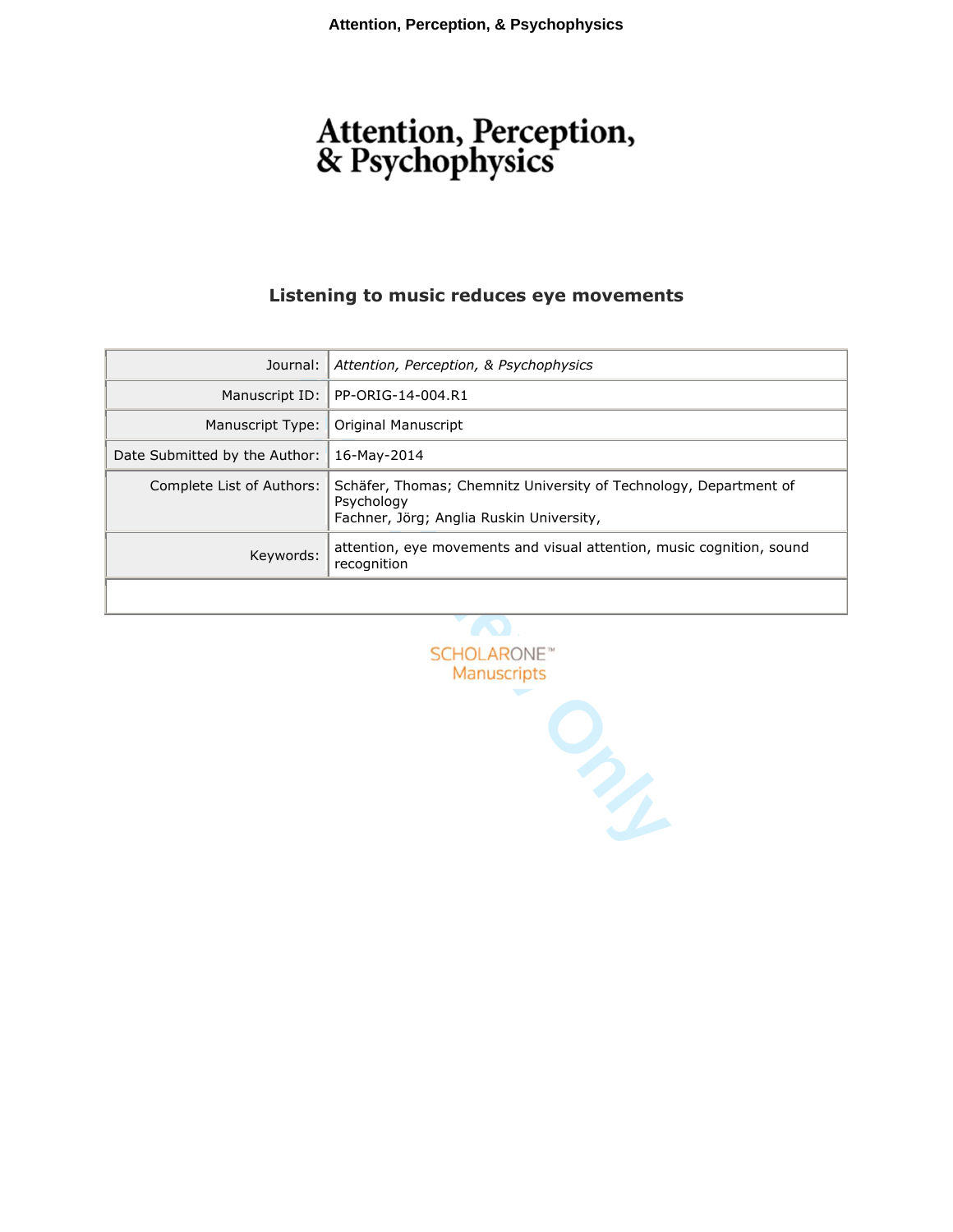#### **Listening to music reduces eye movements**

Thomas Schäfer <sup>1</sup> and Jörg Fachner 2

Chemnitz University of Technology, <sup>2</sup>Anglia Ruskin University

**FREE** 

#### **Author note**

Thomas Schäfer, Chemnitz University of Technology, Department of Psychology,

Chemnitz, Germany.

Jörg Fachner, Anglia Ruskin University, Department of Music and Performing Arts,

Cambridge, UK.

Correspondence concerning this article should be addressed to Thomas Schäfer,

Department of Psychology, Chemnitz University of Technology, 09107 Chemnitz,

Germany; e-mail: thomas.schaefer@psychologie.tu-chemnitz.de; fax number: 0049 371

531 835568, telephone number: 0049 371 531 35568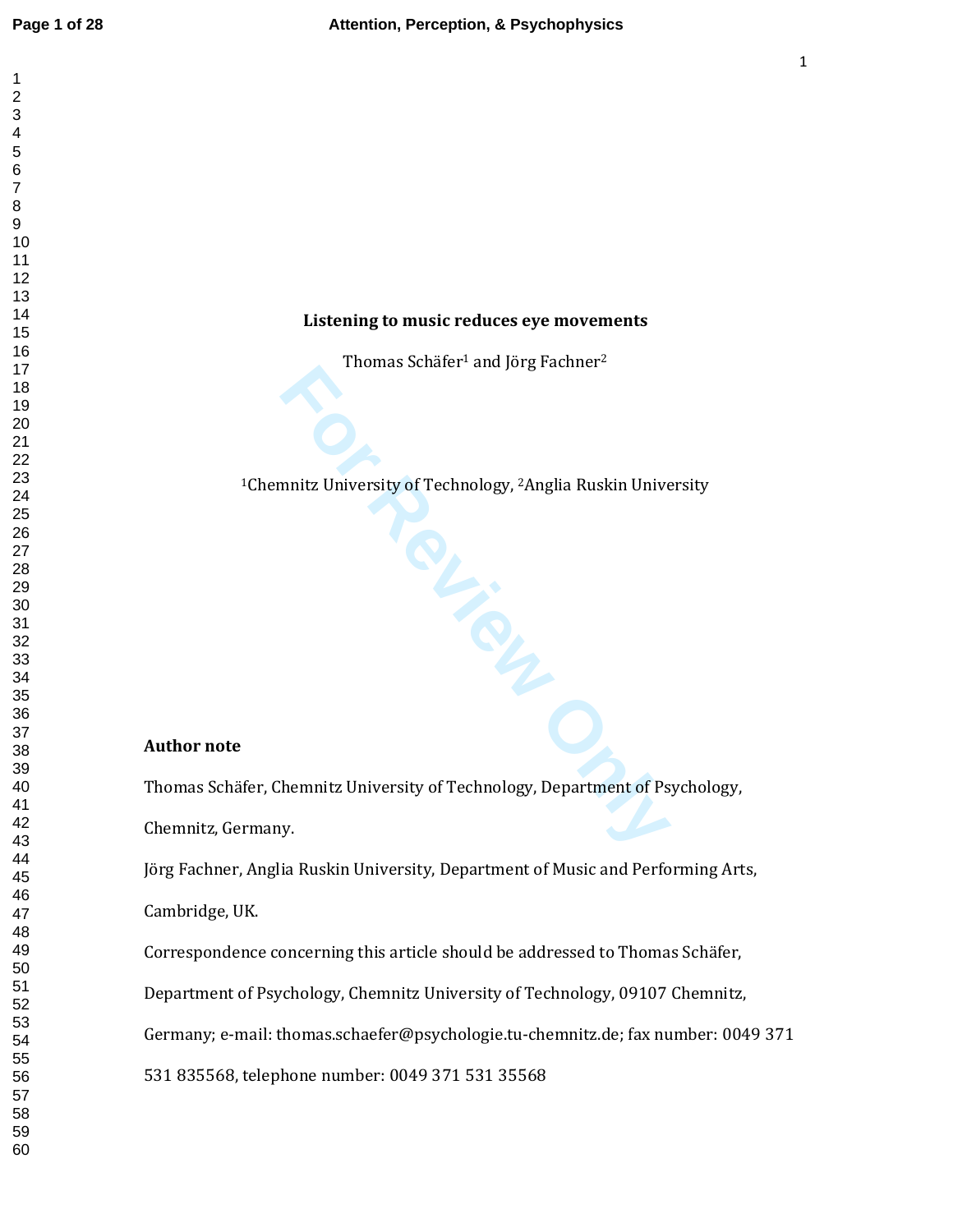#### Abstract

Listening to music can change the way people visually experience the environment, probably as the result of an inwardly directed shift of attention. We investigated whether this attentional shift can be demonstrated by reduced eye movement activity and if so, if that reduction depends on absorption. Participants listened to their preferred music, to unknown neutral music, or to no music while viewing a visual stimulus (a picture or a film clip). Preference and absorption were significantly higher for the preferred music than for the unknown music. Participants exhibited longer fixations, fewer saccades, and more blinks when they listened to music as compared to when they sat in silence. These effects tended to be more pronounced when the music was preferred and absorbing than when it was unknown. Thus, reduced eye movement activity can be considered a physiological indicator of an attentional shift from the outer to the inner world (i.e., to emotions and memories evoked by the music). *Keywords:* eye movements, music, music preference, absorption, attention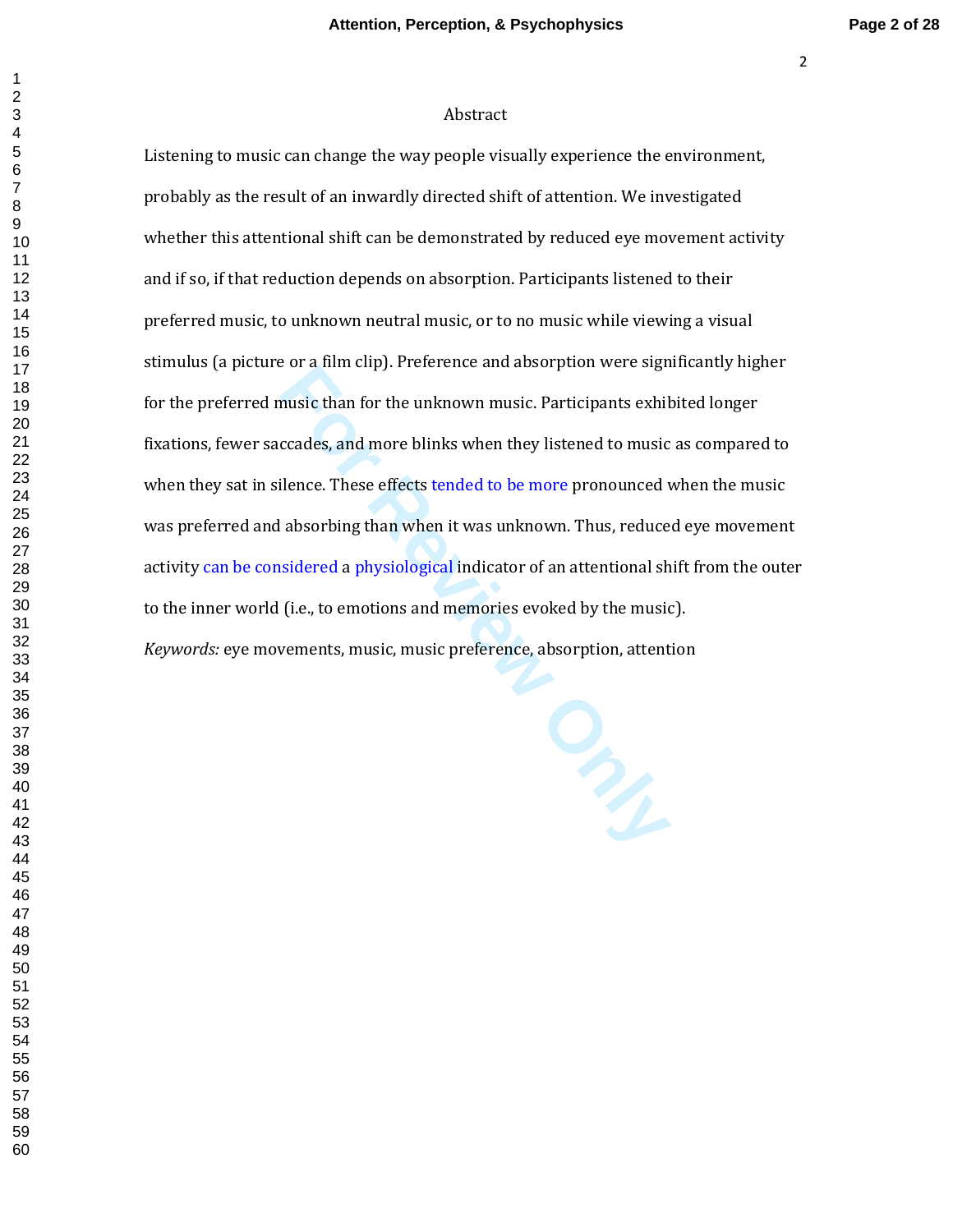## **How Music Affects the Processing of Endogenous and Exogenous Stimuli**

**For Example 12 and 12 and 12 and 12 and 12 and 12 and 12 and 12 and 12 and 12 and 12 and 12 and 12 and 12 and 12 and 12 and 12 and 12 and 12 and 12 and 12 are many studies that have demonstrated how must rience space and** The effects of music listening on physiological, emotional, and behavioral variables have been receiving increasing attention in psychological research. Listening to music is a ubiquitous everyday behavior that requires many of the listener's psychophysiological resources (see, e.g., North & Hargreaves, 2008; Zatorre & Peretz, 2001). People in the Western world listen to music for hundreds of different reasons, the most important being self-awareness and the regulation of mood and arousal (see Schäfer, Sedlmeier, Städtler, & Huron, 2013). There are also effects of music listening that unfold rather unconsciously. One of the most intriguing of these effects is the alteration of processing of sensory information, such as visual (spatial) and temporal magnitudes. There are many studies that have demonstrated how music can change the way listeners experience space and time, including both experimental investigations (e.g., Bailey & Areni, 2006; Droit-Volet, Bigand, Ramos, & Bueno, 2010; Kellaris & Mantel, 1996; Lopez & Malhotra, 1991) and subjective reports collected with interviews (e.g., Fachner, 2011a; Gabrielsson, 2001, 2011; Herbert, 2011, 2013). Regarding the representation of time, music typically shortens the estimated length of temporal durations—an effect that is even more pronounced when the listener likes the music used in the study (see Schäfer, Fachner, & Smukalla, 2013, for an overview). In addition, it is known from subjective reports that musical experiences can cause feelings of timelessness or time dilation. Regarding the representation of visual information, there are data only from subjective reports showing that music can trigger experiences such as spatial mental images or space ceasing to exist (e.g., Becker-Blease, 2004; Gabrielsson & Lindström Wik, 2003; Gromko, 2004; Herbert, 2011, 2013; Tart, 1971).

Some scholars have tried to explain those effects by arguing that music distracts attention from the processing of sensory information. Attention is instead directed to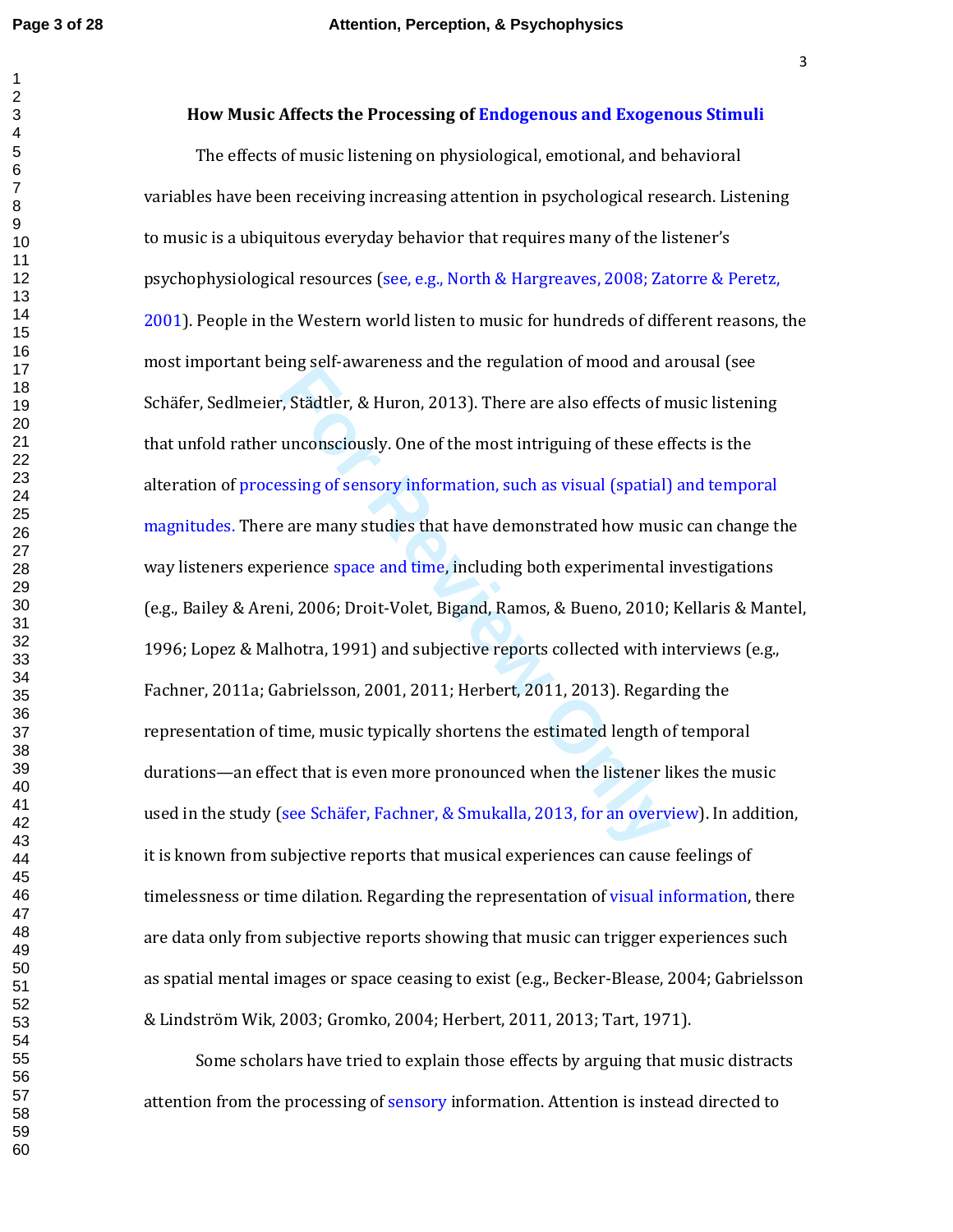—there is an obvious lack of research about the role<br>
c on the processing of visual information (for a sumn<br>
over, there is even a lack of objective empirical data a<br>
e experience of spatial information under the influen<br> certain thoughts, memories, and emotions that are elicited by the music. In other words, music causes attention to turn away from the environment (exogenous stimuli) and toward inward experiences (endogenous stimuli; Fachner, 2011b; Herbert, 2011, 2013). That shift in attention should be more pronounced the more captivating the music and the more absorbed the listener, such as when listening to strongly preferred music. While there is generally agreement about the role of attention in the effects of music on the representation of time—specifically, that music distracts attention away from the processing of time—there is an obvious lack of research about the role of attention in the effects of music on the processing of visual information (for a summary, see Schäfer et al., 2013). Moreover, there is even a lack of objective empirical data about the changes that occur with the experience of spatial information under the influence of music. Our aim with the present paper is to address this gap by (1) providing empirical data on physiological changes in the processing of visual information under the influence of music and (2) investigating the role of attention in the altered processing of visual information.

## **The Role of Attention in Music-Induced Changes of Stimulus Processing**

There are many theoretical approaches that can explain why music shortens or lengthens the perception of time intervals. Many of these deal with the idea that attention can be distributed to multiple processes, such as listening to music and estimating temporal durations (e.g., the attentional gate model; Zakay & Block, 1997). Music can distract attention from the processing of temporal tasks, and the extent to which this happens depends on variables such as music preference, familiarity, emotional connotation, and the arousal potential of the music. In contrast, there are no approaches that can explain the effects of music listening on the experience of space. Schäfer et al. (2013) discussed two lines of evidence that may be helpful to develop an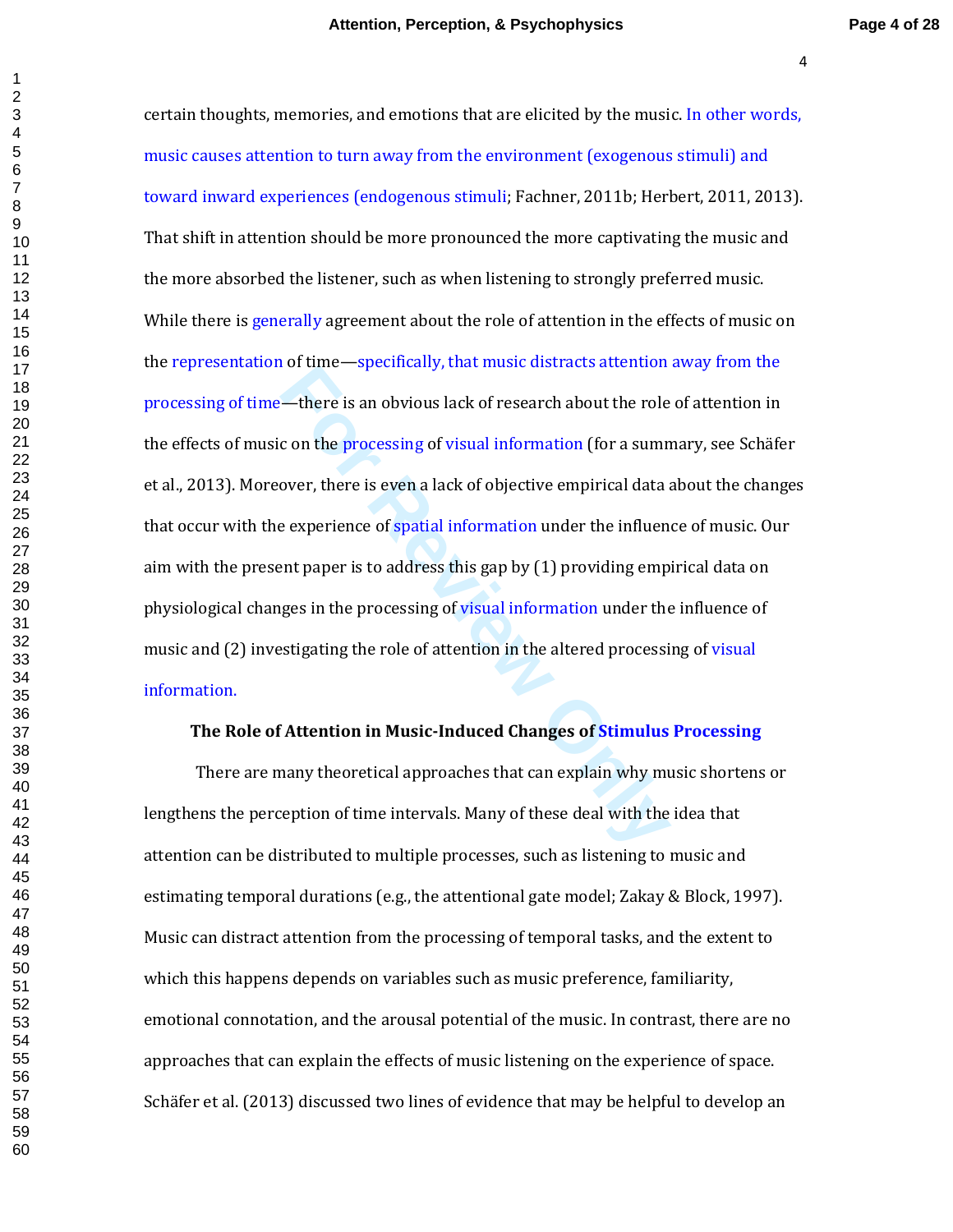**Example 1 For Formal Algeben Conserval and Servers**<br> **For Formal Algeben Conserval and Servers**<br> **For Review Only 2010; See also Vaitl et al., 2005, 2005; 1**<br> **D. & Cardena, 2010; see also Vaitl et al., 2005). Given**<br> explanation. First, they referred to Blood and Zatorre (2001), who had demonstrated that music-induced frisson experiences (typically indicated by goose bumps or shivers down the spine) significantly reduce neuronal activity in the occipital lobe, which is responsible for visual processing. The reduction of neuronal activity did not show up with control music that did not cause frisson experiences. This result may explain experiences such as space ceasing to exist and indicates that attentional resources shift away from the processing of visual input—probably toward the processing of inner events, such as certain associations, emotions, or memories elicited by the music. The second line of evidence comes from studies showing that attention turns inward during altered state of consciousness (ASC) experiences (e.g., Cardena, 2005; Rouget, 1985; Zingrone, Alvarado, & Cardena, 2010; see also Vaitl et al., 2005). Given that music can elicit ASC experiences (e.g., Fachner, 2011b; Herbert, 2011, 2013; see also Kreutz, Ott, Teichmann, Osawa, & Vaitl, 2008), this is another hint that there could be an inwardly turned shift of attention under the influence of music—particularly under the influence of music that is captivating or absorbing.

To sum up, there is evidence from subjective reports about changes in the experience of space under the influence of music listening; most of these reports refer to the experience of space (i.e., the environment or objects in the environment) fading into the background or ceasing to exist. A shift in attention may be responsible for these experiences but empirical evidence supporting this notion is lacking. We set out to investigate changes in attentional focus under the influence of music listening. Specifically, we define a distribution of attention along an exogenous–endogenous axis. *Exogenous attention* is commandeered and governed by external input from the environment. *Endogenous attention* is commandeered and governed by inner stimuli and events such as thoughts, emotions, imaginings, or memories. This taxonomy is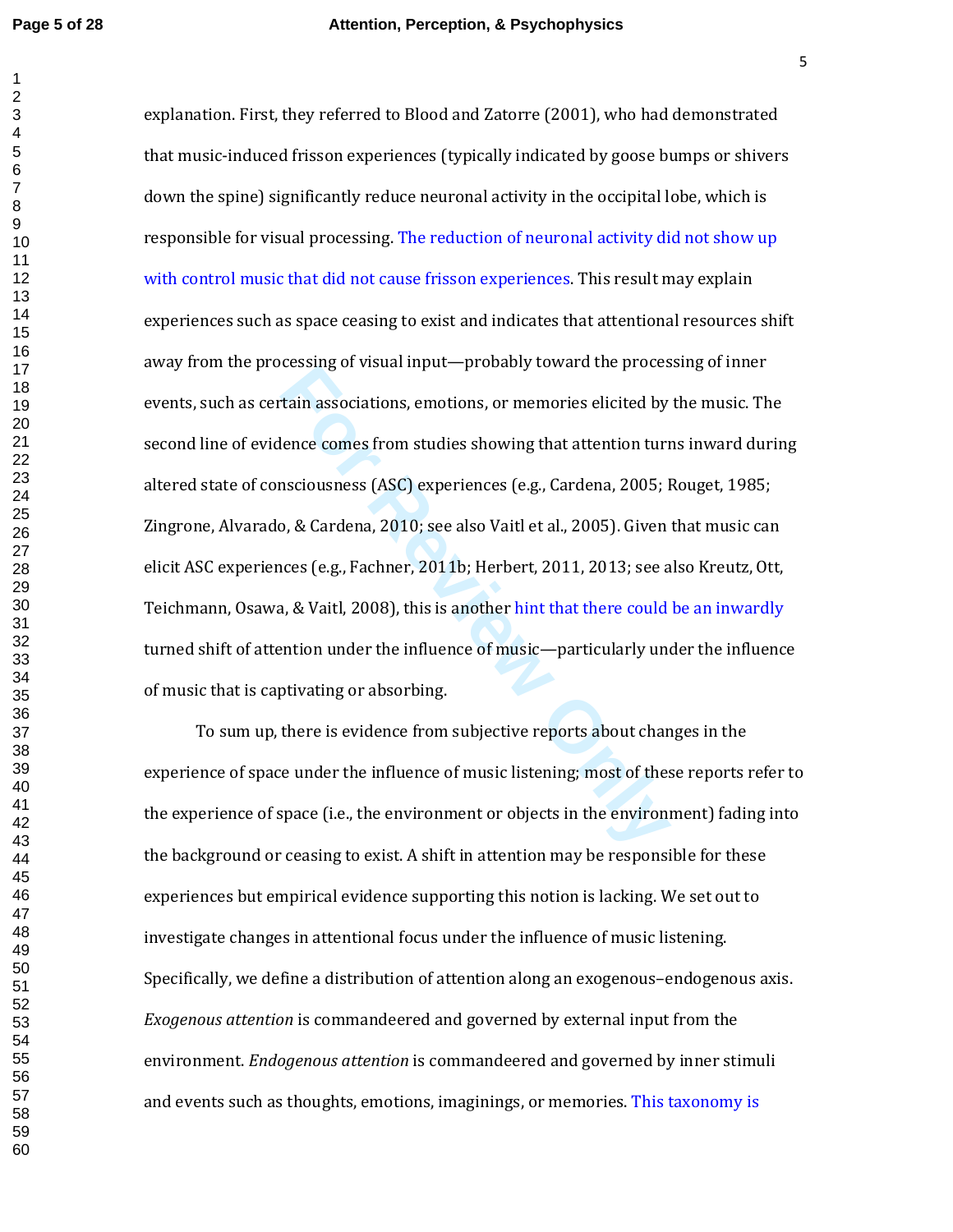**Formally and Solution In that we direct stand emogenous attent<br>
<b>Formally interest of a stand in the set of a step in reminiscences**, which would attract atte<br> **Formally** in reminiscences, which would attract atte<br> **Forma** similar to that of external and internal attention (Chun, Golomb, & Turk-Brown, 2011), where external attention "refers to the selection of sensory information, as it initially comes into the mind, generally in a modality-specific representation and often with episodic tags for spatial locations and points in time" and internal attention "refers to the selection and modulation of internally generated information, such as the contents of working memory, long-term memory, task sets, or response selection" (p. 77). This differs from our classification in that we understand endogenous attention a little more broadly: it not only covers goal-directed attention but also attention to spontaneously emerging memories or imaginings. For instance, a stimulus such as a piece of music may cause the listener to indulge in reminiscences, which would attract attention but is not a goal-directed deployment of attention. Note that our classification is different from the distinction of exogenous/endogenous cuing (Posner, Snyder, & Davidson, 1980), where "endogenous" cuing is observer driven but still directed to external stimuli.

Since it is known that music has great power to elicit emotions, memories, and thoughts (e.g., Juslin & Laukka, 2003, 2004; Juslin & Sloboda, 2001; Schäfer, Smukalla, & Oelker, 2013), we hypothesize that music can induce a shift from exogenous to endogenous attention. In addition, we suppose that such a shift should be more pronounced the more the music is captivating or absorbing to the listener, where absorption can be defined as "an effortless, non-volitional quality of deep involvement with the objects of consciousness" (Jamieson, 2005, as cited in Herbert, 2011, p. 5).

#### **Using Eye Tracking as an Indicator of Attentional Changes**

How can one obtain an objective measure of altered experience of space, which is induced by a shift of attention? We argue that the attentional shift from outward to inward should be detectable in reduced attention to exogenous stimuli, which should, in turn, be detectable in reduced eye movement activity directed toward exogenous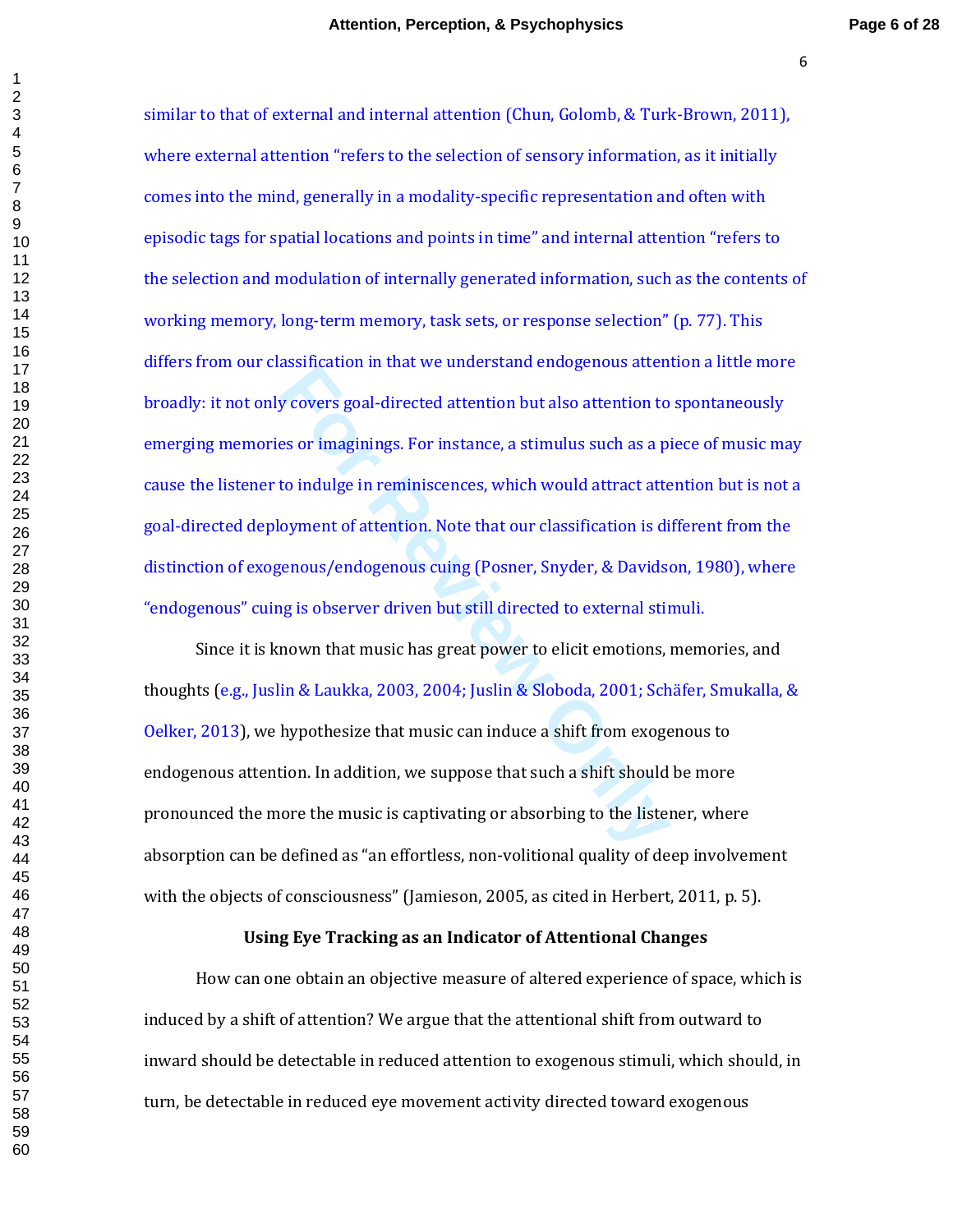stimuli. Eye movements have shown promise as an indicator of states of absorption, distraction, and detachment from the surrounding stimuli (e.g., Lavine, Sibert, Gokturk, & Dickens, 2002; Schleicher, Galley, Briest, & Galley, 2008; C. N. Smith, Hopkins, & Squire, 2006; see also D. T. Smith, Schenk, & Rorden, 2012). Stern, Walrath, and Goldstein (1984) demonstrated that sustained visual attention to external stimuli is associated with a decrease in blinking rate. Oh, Han, Peterson, and Jeong (2012, p. 1) concluded that "spontaneous eyeblinks likely signal a shift in the internal cognitive or attentional state." In addition, reduced eye movement activity can indicate a hypnotically induced state of staring (Kallio, Hyönä, Revonsuo, Sikka, & Nummenmaa, 2011).

In addition, reduced eye movement activity can indiced state of staring (Kallio, Hyönä, Revonsuo, Sikka, &<br>eye tracking has been used to investigate the influency, on reading (Cauchard, Cane, & Weger, 2012; Dan, J<br>so Rayne In the past, eye tracking has been used to investigate the influence of music and sound, respectively, on reading (Cauchard, Cane, & Weger, 2012; Dan, Xue, Xiaodong, Li, & Na, 2008; see also Rayner, 1998, for an overview) and video exploration (Coutrot, Guyader, Ionescu, & Caplier, 2012). Cauchard et al. (2012) found that background music had virtually no effect on the process of reading or on eye movement while reading. In contrast, Dan et al. (2008) found that music can improve or disturb the reading process and leads to a lower frequency of fixations. Coutrot et al. (2012) investigated the exploration of videos (action movies, drama, documentary film, dialogues) with and without their original soundtrack and found that in the soundtrack condition, "the eye positions of participants are less dispersed and tend to go more away from the screen center, with larger saccades" (p. 9). Participants in this condition also made longer fixations. Zou, Müller, and Shi (2012) investigated visual scanning and found that sound events—simple beeps that were spatially uninformative about the presented stimuli caused longer fixations and fewer saccades. The authors mentioned a "freezing effect" of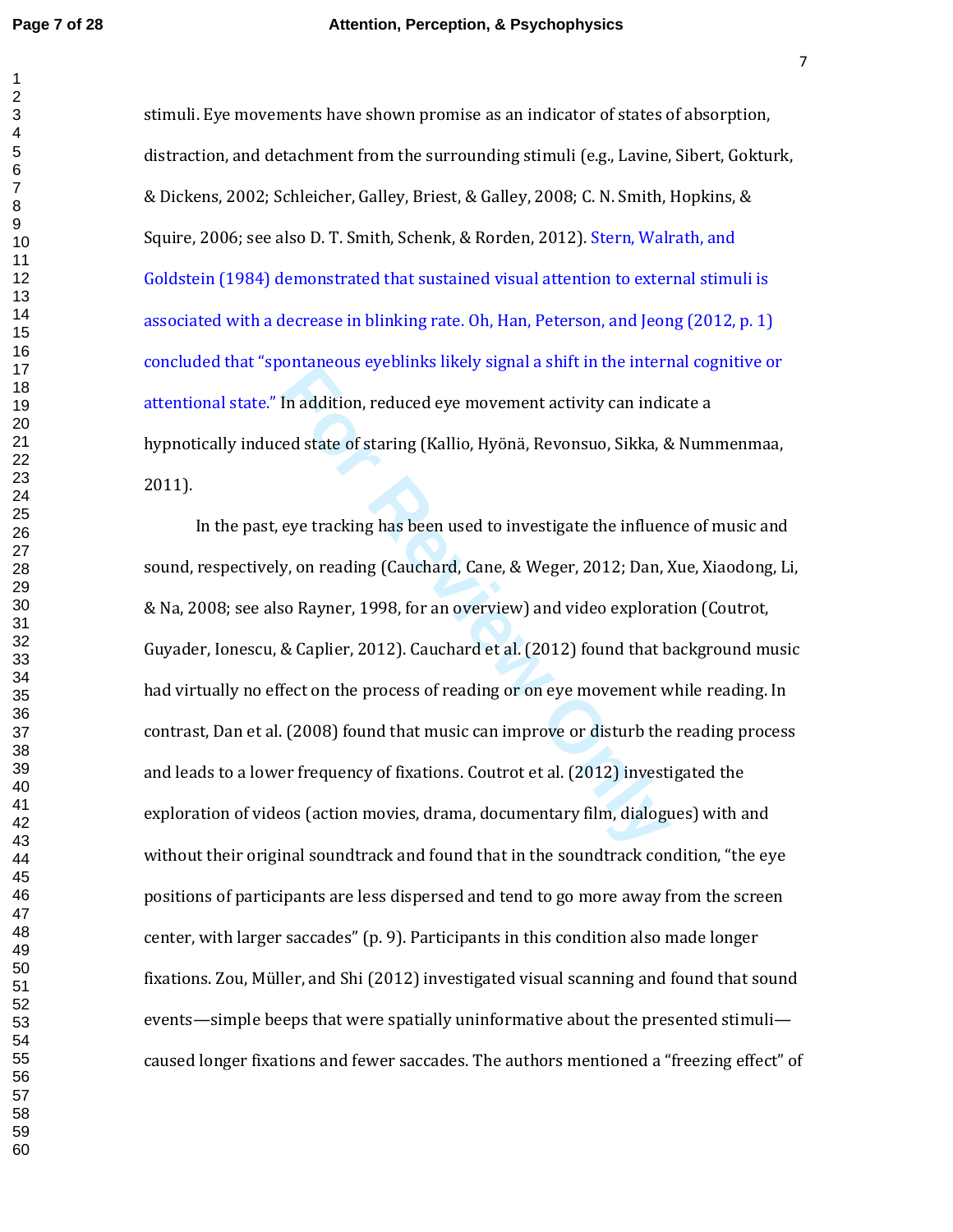visual scanning due to the sound events, which actually enhanced visual search efficiency.

## **Aim of the Present Study**

For longer time periods in conditions where sound is<br>the splanation would be that attention is distracted from<br>and, Allen, and Pammer (2011) made a similar argum<br>litate visual awareness and reduce inattentional blir<br>s resu Taken together, these results support our notion that listening to music reduces eye movement activity while looking at stimuli in the environment. Notably, in the above-mentioned studies (Coutrot et al., 2012; Zou et al., 2012), there were "target regions" or "salient regions" and the authors argued that such regions might attract participants' gaze for longer time periods in conditions where sound is present. Another straightforward explanation would be that attention is distracted from the processing of the stimuli. Beanland, Allen, and Pammer (2011) made a similar argument. They found that music can facilitate visual awareness and reduce inattentional blindness, and they suggested that this result occurred because music distracted participants from the visual task. These authors further concluded that the mechanisms of how music affects visual awareness remain unclear but that music may lead to more broadly distributed attention. We argue that music attracts the listener's attention and directs it toward the music and its accompanying thoughts, memories, and emotions. Yet, we posit that such a shift in attention occurs at the expense of having attention available for the processing of outer visual stimuli. Beanland et al. (2011) showed that music can help prevent inattentional blindness by loosening the attentional focus from a visual task. This is not a demonstration of a "broadening" of attention but might show that attention is no longer tightly focused on a specific external stimulus.

We believe that eye tracking is a promising option to investigate the distribution of attention under the influence of music. Specifically, given the different arguments discussed above, we can make two alternative predictions: If music creates an inward shift of attention, we should find "decreased" eye movement activity (i.e., lower rate of

 $\mathbf{1}$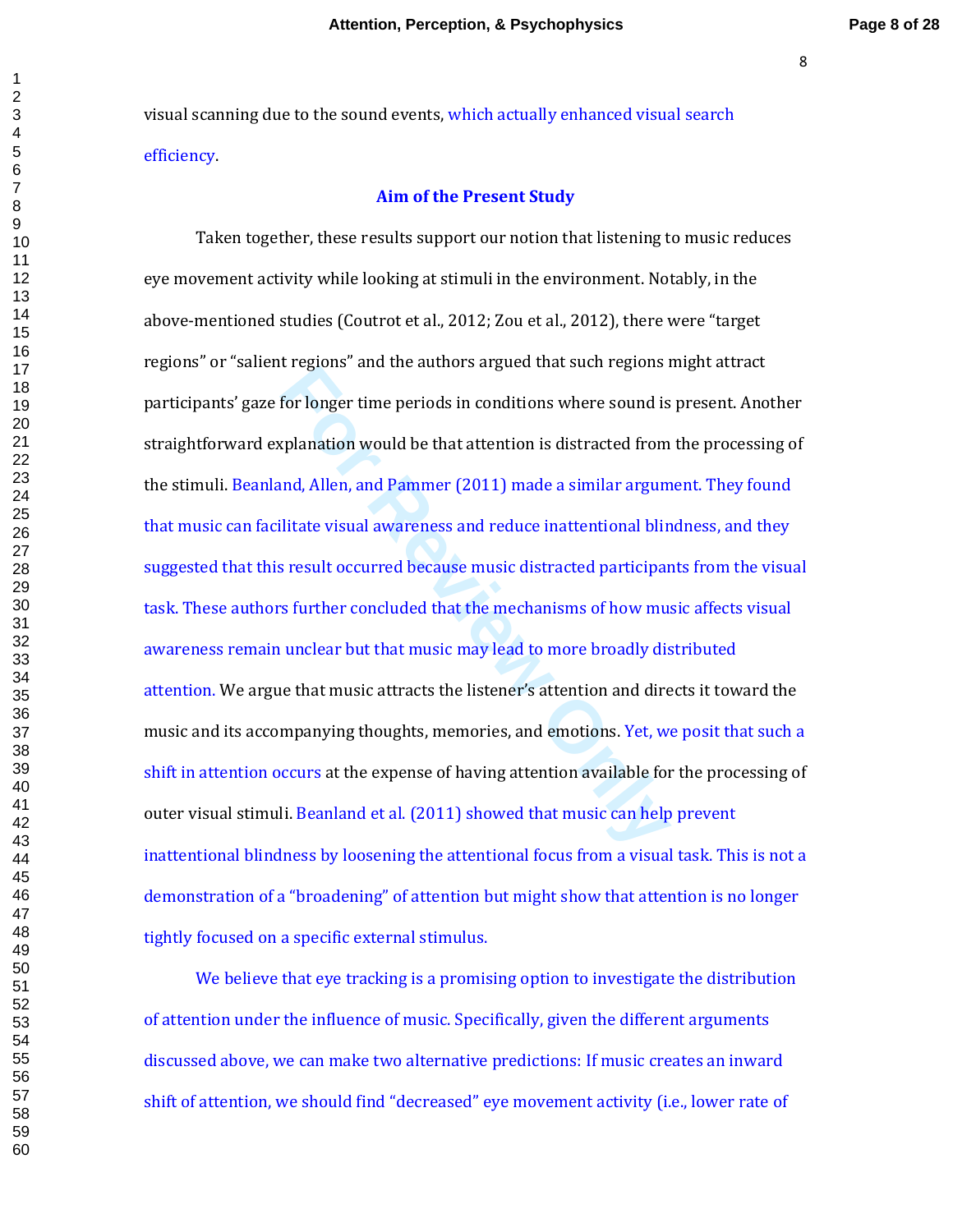For Boundaryon, Homequia, Hosssberg, & Endgren, 20<br>
Illy no studies on the influence of music on eye move<br>
ons. Because reading and text comprehension are co<br>
where absorption in music is unlikely to occur much,<br>
ons that saccades, longer fixations, but higher rate of blinks), whereas if music broadens attentional focus, we should find "increased" eye movement activity (i.e., higher rate of saccades, shorter fixations, lower rate of blinks) or at least no difference from situations where no music is played. In addition, the influence of music on attention should be stronger when the music is more absorbing. It has been shown that the degree to which a person likes the music played does not affect eye movement in reading and text comprehension tasks (Johansson, Holmqvist, Mossberg, & Lindgren, 2012), but there have been practically no studies on the influence of music on eye movement activity in nonreading situations. Because reading and text comprehension are cognitively quite demanding tasks where absorption in music is unlikely to occur much, we set out to investigate situations that are naturalistic but not too demanding. We therefore had participants look at a picture or watch a short film clip while they listened to music. Absorption should be heightened through the use of their favorite music, which they brought along to the study (see Rhodes, David, & Combs, 1988). To measure eye movement activity we recorded the mean duration of fixations and the frequencies of saccades and blinks per second. Although other measures are frequently used as well such as latencies or distances—we decided to use these simple measures because they are easy to interpret.

#### **Methods**

#### **Participants**

Participants were 87 students (70% women) from the psychology department, 18 to 33 years old ( *M* = 22.6; *SD* = 3.2). There were no special requirements for participation. They were told to bring a piece of their favorite music to the study, which was copied to the experimental computer before the session. The pieces people brought were of different musical genres; most often it was rock or pop music (rock 33%, pop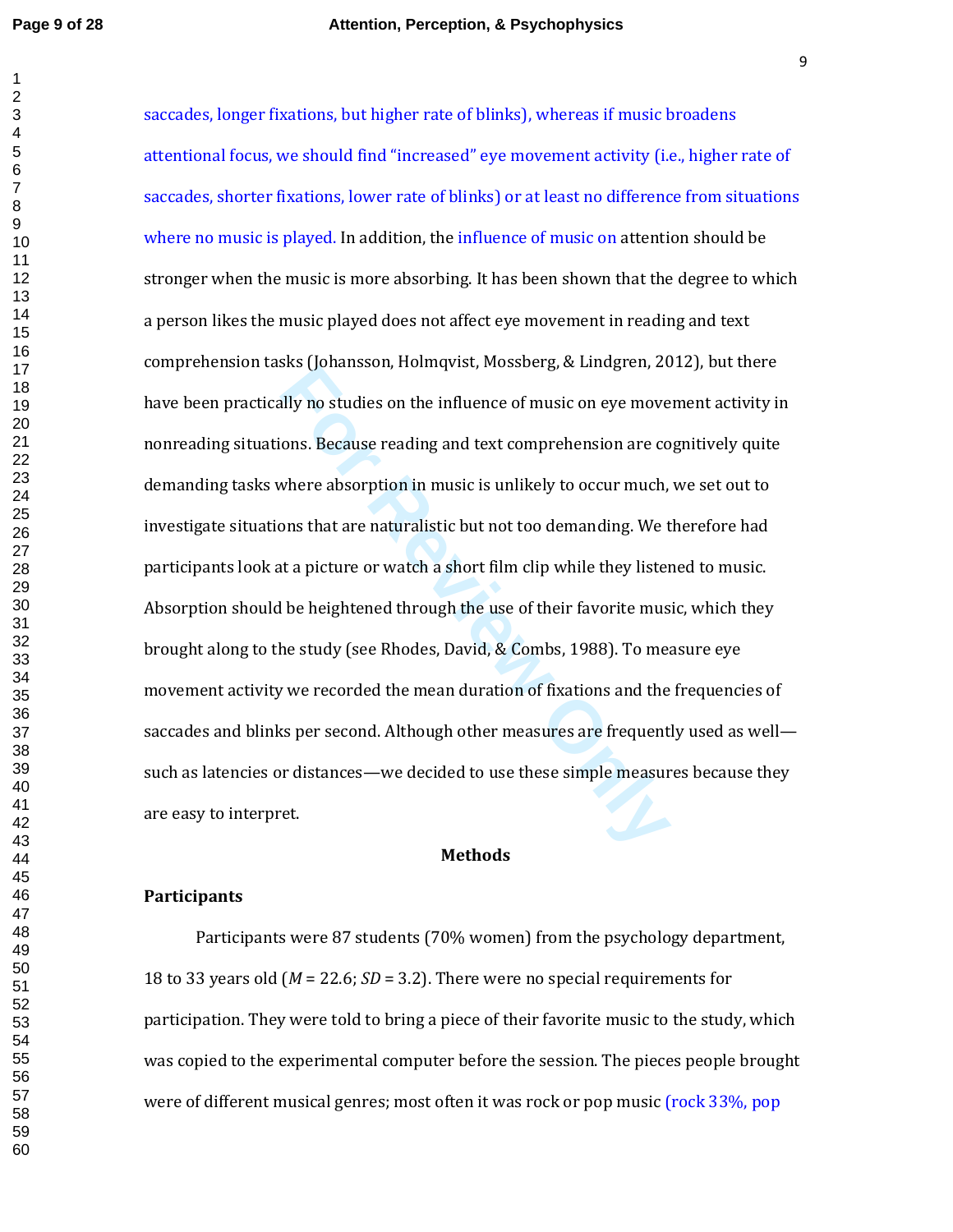19%, electro/house 13%, classical 11%, jazz 6%, black/hip-hop 6%, metal 4%, reggae/soul 4%, indie 2%, chanson 2%). Participants were recruited via the university's email distribution lists. They received course credit for their participation.

An a priori power analysis was run to calculate the required sample size (using G\*Power 3.1; Faul, Erdfelder, Lang, & Buchner, 2007). Since there were no preliminary analogous studies that could have been used to estimate a population effect, we used a medium effect size (*f* = .25; see Cohen, 1988). Gaining a power of 80% would have required a sample size of 128 for the stimulus factor (picture vs. film) and 158 for the music factor (no music, neutral music, favorite music). Yet eye tracking is effortful and time consuming for both participants and researchers, so we were only able to test the 87 students mentioned above—leaving us with an actual power of 63% for the stimulus factor and 52% for the music factor.

#### **Apparatus**

size of 128 for the stimulus factor (picture vs. film) a<br>size of 128 for the stimulus factor (picture vs. film) a<br>usic, neutral music, favorite music). Yet eye tracking<br>r both participants and researchers, so we were only<br> Participants were seated 55 cm in front of a computer screen and were asked to place their head on a holder to fasten it for the eye tracking. The 19-inch computer screen had a resolution of  $1,280 \times 1,024$  pixels (aspect ratio of 4:3) and a refresh rate of 60 Hz. An infrared eye-tracking system (REDIII; SensoMotoric Instruments; sampling rate: 60 Hz, tracking resolution: 0.03°, gaze position accuracy: 0.4°) was used to record participants' eye movements and its software Begaze was used to calculate the mean duration of fixations and the number of saccades and blinks, each per second.

#### **Stimuli and Procedure**

Sessions started with an introduction to the study, followed by the calibration of the eye-tracking system. For calibration, participants had to fixate on nine fixation crosses on the screen, organized in a 3-by-3 grid, starting and ending with the cross in the middle of the screen. Participants put on headphones (only in the music conditions)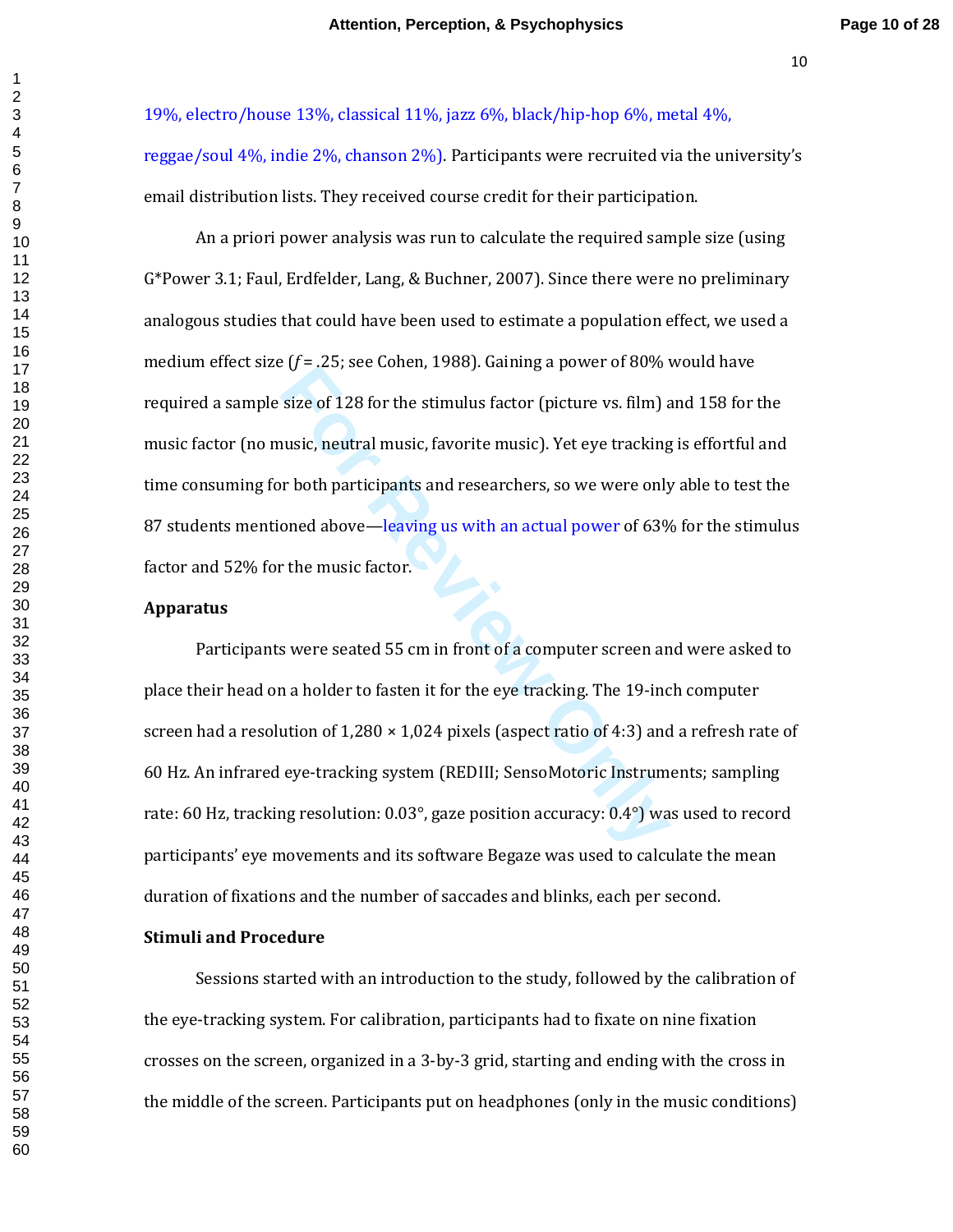and received all instructions on the screen. There were three conditions: (1) participants listened to their favorite music; (2) they listened to an unknown neutral piece of music; (3) there was no music. The unknown music was an instrumental piece of the ambient/lounge genre, which is music with a gentle beat and a smooth rhythm that is usually judged as "neutral" or slightly positive in terms of liking (see Schäfer & Sedlmeier, 2011). The piece (Stephane de Lucia: *Divide*) had a tempo of 121 beats per minute and was judged by the authors as being of medium complexity. Tempo and complexity were chosen to match the average tempo and complexity of people's favorite music. The pieces people would bring along to the study were expected to be quite heterogeneous so we decided on a tempo of about 120 beats per minute, which is roughly the average tempo of popular music. The music contained no lyrics.

readed by the attancistas being of median complexity.<br> **For All the Example 2** and complexity of people would bring along to the study were expected<br>
we decided on a tempo of about 120 beats per minut<br>
ge tempo of popular While listening or sitting in silence, respectively, participants were presented with either a picture or a short film clip, each spanning the whole screen (see Figure 1). The picture showed a richly colored digital image of a house by the sea for 45 s. The film scene showed a videotaped road trip on an empty road through an open landscape with sunny weather for 70 s. The two different settings (picture and film) were employed to provide two realistic everyday stimuli of different character (static and moving). The durations (45 s and 70 s) were arbitrary except that we tried to avoid a duration of exactly 60 s, which might have caused an anchor effect at 1 min. The film clip was a continuous recording without any cuts because cuts lead to considerable changes in eye movement activity (see Coutrot et al., 2012).

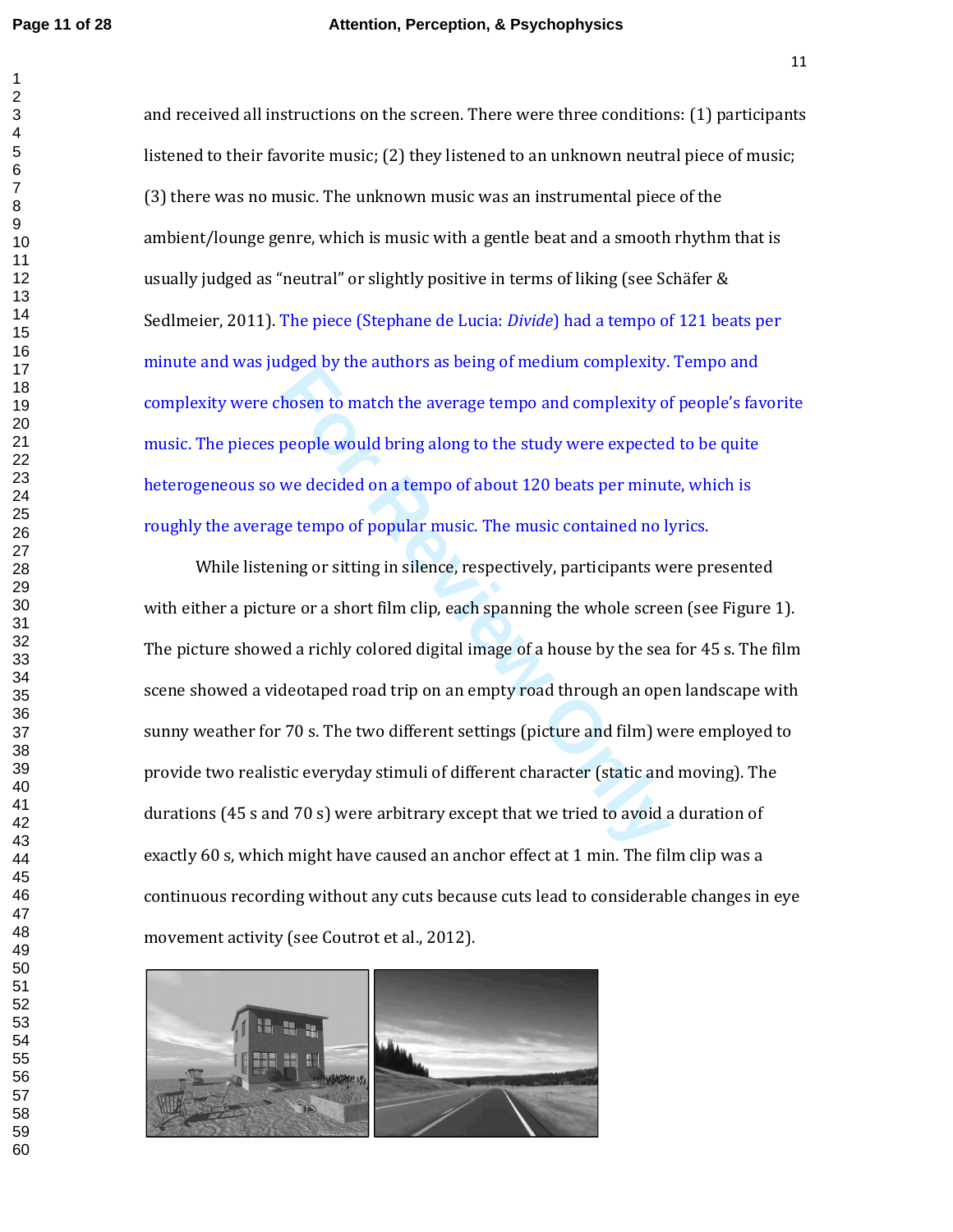*Figure 1*. Stimuli used in the study: picture (left) and still from the film clip (right). *Note*. In the study, both stimuli were in color.

Participants were instructed to look at the picture or watch the film clip, respectively, without any specific task. The music started about 10 s before stimulus onset. Participants were randomly assigned to one of the six experimental combinations (favorite music with picture, favorite music with film, neutral music with picture, neutral music with film, no music with picture, no music with film).

Their favorite music was more enjoyable than the ne<br>perimenters, we asked participants to rate how much<br>nt Likert scale ranging from  $1$ —*not at all*—to  $10$ —*ve*<br>lated absorption, we additionally administered an ab<br>0 rand To assess if their favorite music was more enjoyable than the neutral music selected by the experimenters, we asked participants to rate how much they liked the pieces on a 10-point Likert scale ranging from 1—*not at all*—to 10—*very much*. To measure music-related absorption, we additionally administered an absorption questionnaire to 30 randomly selected participants who were in one of the four music conditions. <sup>1</sup> The questionnaire consisted of seven items that were adapted from the Tellegen Absorption Scale (TAS; Tellegen & Atkinson, 1974). The TAS comprises 34 items measuring different facets of absorption, so we adapted and used only the seven items pertaining to music-listening situations ("When listening to the music, I became so involved that I forgot about myself and my surroundings." "When listening, I felt as if my mind could envelop the whole earth." "When listening to the music, I got so caught up in it that I didn't notice anything else." "I was completely immersed in the music and felt as if my whole state of consciousness had somehow been temporarily altered." "When listening to the music, I was wandering off into my own thoughts." "The music reminded me of pictures or moving patterns of color." "I was deeply moved by the music."). Participants rated their agreement with the items on a 10-point Likert scale from 1—*not at all*—to 10—*yes, very strongly*.

 $<sup>1</sup>$  Although we had planned to gather absorption data from all the participants, we got only</sup> this random selection due to a technical problem.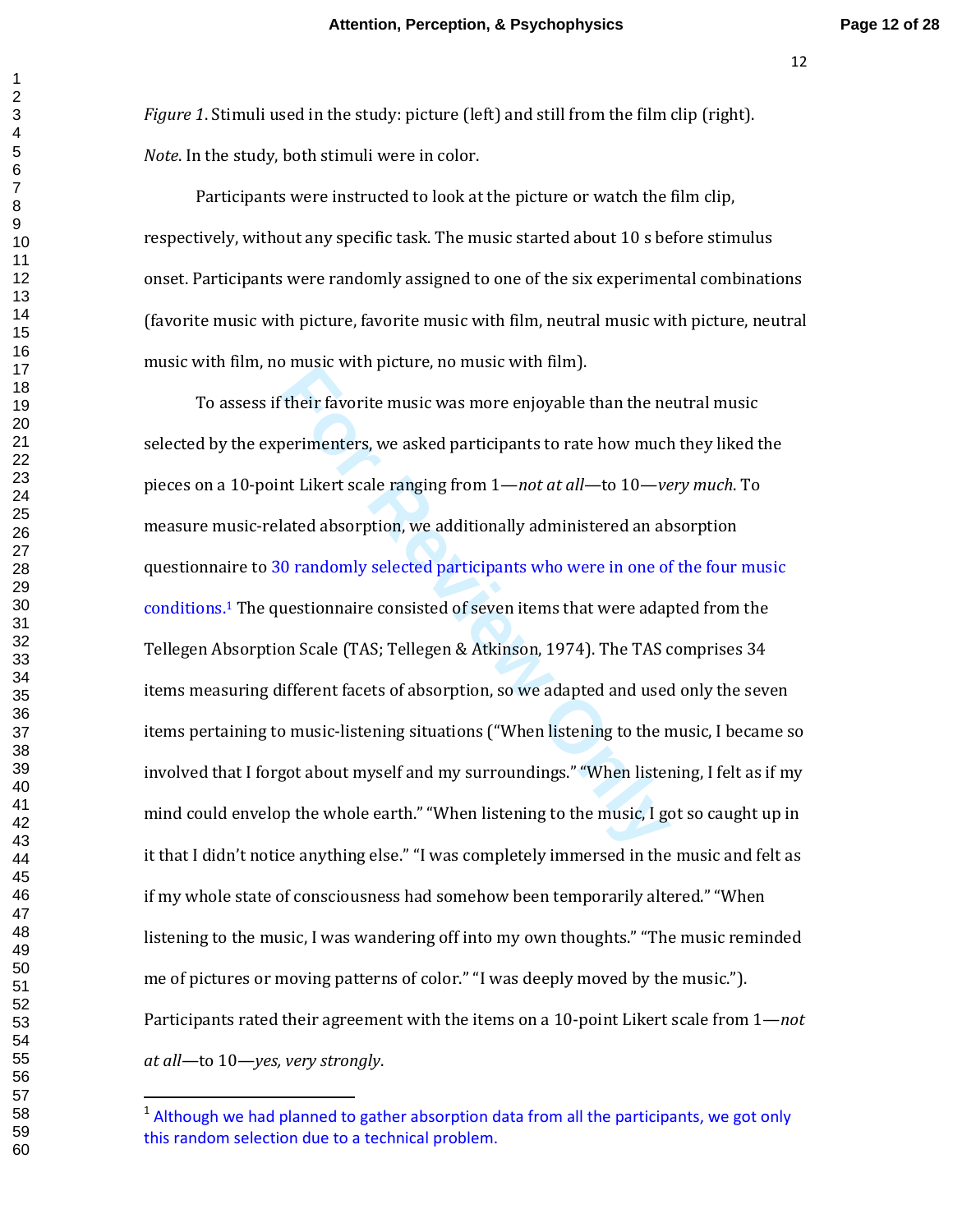#### **Results**

#### **Music Preference and Absorption**

None of the participants had ever heard the neutral piece of music before. The mean preference for the neutral piece was 5.7 (*SD* = 2.2); the mean preference for the favorite piece was 9.4 (*SD* = 0.8), which is a significant difference, *t*(59) = 12.4, *p* < .001. The mean absorption while listening to the preferred piece was 6.0 (*SD* = 1.5); the mean absorption while listening to the neutral piece was 3.6 (*SD* = 1.3), which is also a significant difference,  $t(29) = 8.5$ ,  $p < .001$ . Thus, participants' favorite pieces were enjoyed more and led to stronger absorption than the neutral piece.

#### **Eye Movement Activity**

**For All 2013** Solution Constrains ( $bD = 1.5$ ), while the stronger absorption than the neutral piece.<br> **Eventure** 1 and to stronger absorption than the neutral piece.<br> **Eventure** 1 and 2015 Units was the mean duration of Table 1 shows the mean duration of fixations and the frequencies of saccades and blinks per second in each condition. In both settings (picture and film), the duration of fixations was shorter, the frequency of saccades was higher, and the frequency of blinks was lower when participants did not listen to music but only viewed the stimulus. Eye movement activity changed significantly under the influence of music: Both the duration of fixations and the frequency of blinks increased, while the frequency of saccades decreased. These differences appear to be more pronounced when participants listened to their preferred music. A series of 3 (music)  $\times$  2 (stimulus) analyses of variance revealed a significant effect of the music condition for each of the three measures: duration of fixations,  $F(2,74) = 12.8$  ( $p < .001$ ,  $\eta^2 = .15$ ), number of saccades per second,  $F(2,74) = 17.2$  ( $p < .001$ ,  $\eta^2 = .19$ ), and number of blinks per second,  $F(2,74) = 9.1$  ( $p <$ .001,  $\eta^2$  = .11). There was also a significant effect of the stimulus condition for two of the three measures: number of saccades per second,  $F(1,74) = 4.1$  ( $p = .046$ ,  $\eta^2 = .03$ ), and number of blinks per second,  $F(1,74) = 5.1$  ( $p = .026$ ,  $\eta^2 = .03$ ), but not for duration of fixations  $F(2,74) = 1.3$  ( $p = .255$ ,  $\eta^2 = .01$ ). Participants exhibited fewer saccades per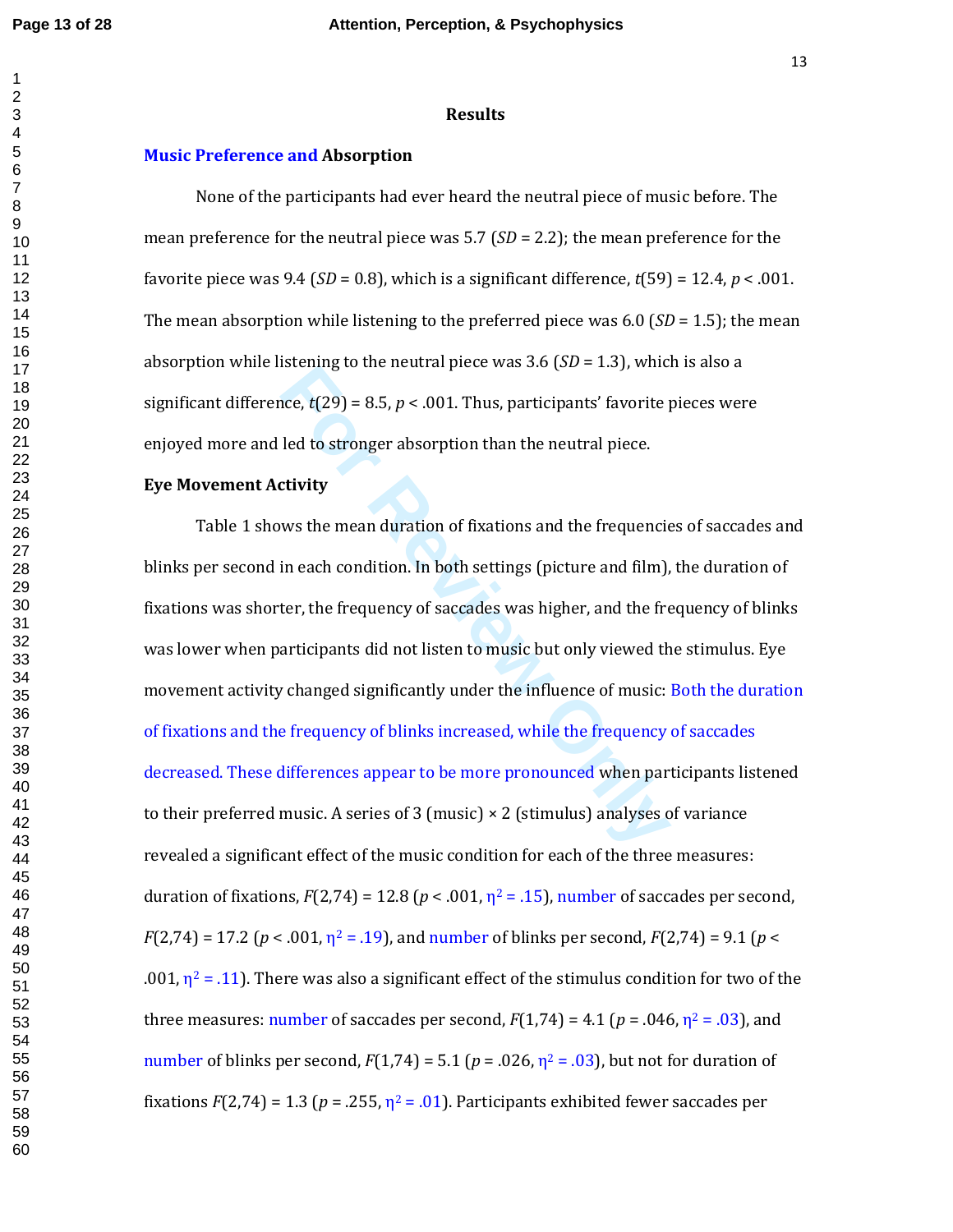second and more blinks per second when they watched the film as compared to when they looked at the picture.

There are two probable reasons for this difference in eye movement activity. First, the picture contained many more details than the film clip so that there was more to explore. Second, the recorded road trip in the film might have drawn participants' visual attention more to the middle of the screen—where a driver would look—than to the periphery. There were no interaction effects between the music conditions and the stimulus conditions: duration of fixations,  $F(2,74) = .23$  ( $p = .80$ ,  $\eta^2 = .003$ ), number of saccades per second,  $F(2,74) = .19$  ( $p = .83$ ,  $\eta^2 = .003$ ), and number of blinks per second,  $F(2,74) = .97$  ( $p = .38$ ,  $\eta^2 = .01$ ).

## Table 1

| the periphery. There were no interaction encers between the music continuous and t                    |               |               |                |  |  |
|-------------------------------------------------------------------------------------------------------|---------------|---------------|----------------|--|--|
| stimulus conditions: duration of fixations, $F(2,74) = .23$ ( $p = .80$ , $\eta^2 = .003$ ), number o |               |               |                |  |  |
| saccades per second, $F(2,74) = .19$ ( $p = .83$ , $\eta^2 = .003$ ), and number of blinks per seco   |               |               |                |  |  |
| $F(2,74) = .97$ ( $p = .38$ , $\eta^2 = .01$ ).                                                       |               |               |                |  |  |
| Table 1                                                                                               |               |               |                |  |  |
| Mean Values and Standard Deviations (SDs) of Participants' Eye Movement Data, for th                  |               |               |                |  |  |
| No Music Condition, the Neutral Music Condition, and the Favorite Music Condition                     |               |               |                |  |  |
| Eye movement data                                                                                     | No music      | Neutral music | Favorite music |  |  |
|                                                                                                       | M(SD)         | M(SD)         | M(SD)          |  |  |
| Picture                                                                                               |               |               |                |  |  |
| Mean fixation duration                                                                                | 0.340(0.149)  | 0.478(0.202)  | 0.581(0.284)   |  |  |
| Saccades/second                                                                                       | 3.277(0.625)  | 2.228 (1.232) | 2.029 (1.332)  |  |  |
| Blinks/second                                                                                         | 0.142(0.109)  | 0.396(0.311)  | 0.447(0.371)   |  |  |
| Film                                                                                                  |               |               |                |  |  |
| Mean fixation duration                                                                                | 0.391(0.097)  | 0.543(0.280)  | 0.589(0.284)   |  |  |
| Saccades/second                                                                                       | 2.788 (0.701) | 1.944 (1.199) | 1.776 (1.031)  |  |  |
| Blinks/second                                                                                         | 0.171(0.145)  | 0.672(0.866)  | 0.772(1.02)    |  |  |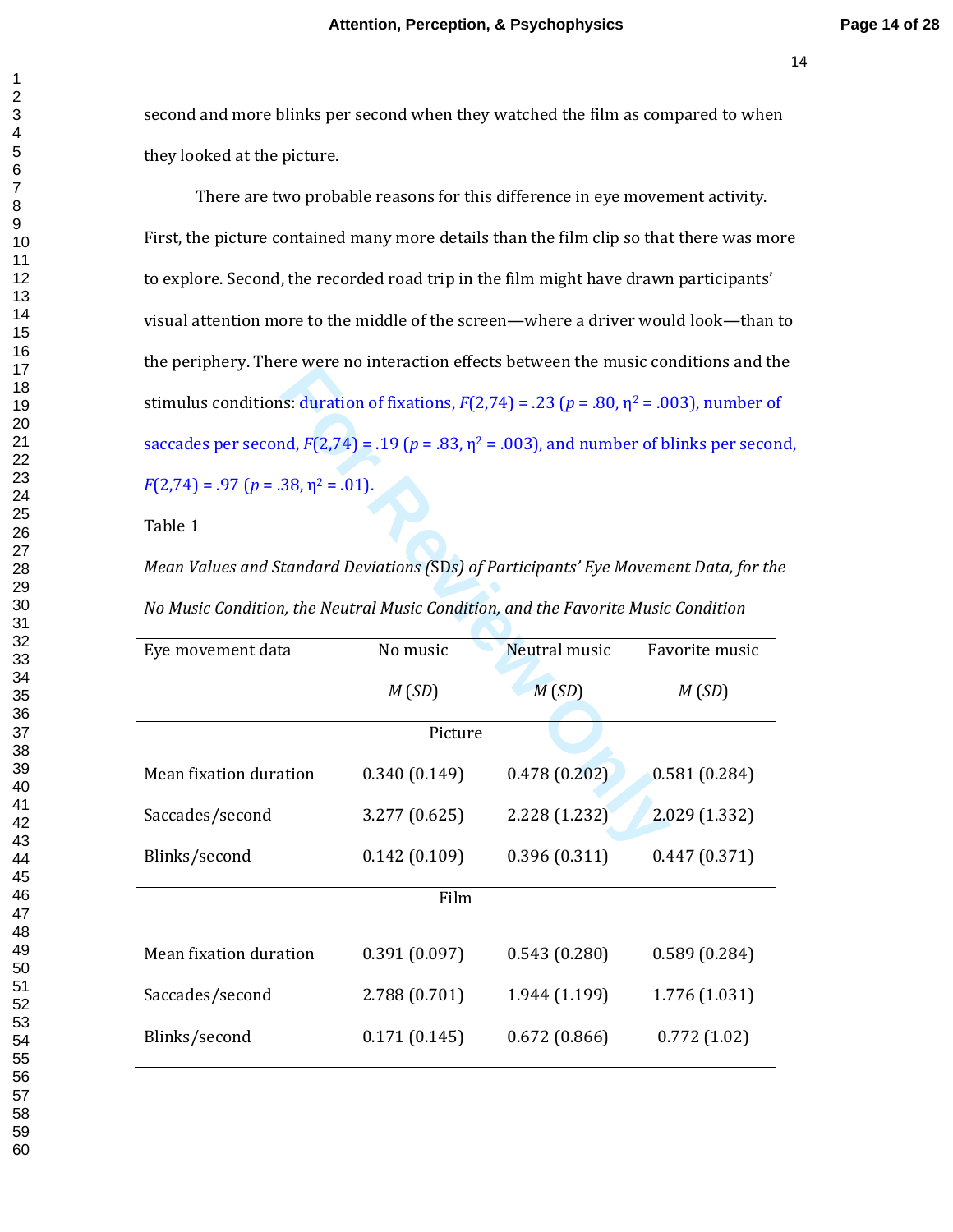#### **Page 15 of 28 Attention, Perception, & Psychophysics**

Since there were no interaction effects—and also to increase statistical power we combined the data of the two stimulus conditions to visualize the effect of the music manipulation in Figure 2. As can be seen, for each of the three measures, the effect of music on eye movement activity was slightly more pronounced when the music was preferred or absorbing. However, these differences are only nonsignificant tendencies, as indicated by Bonferroni-corrected comparisons and effect sizes (see Figure 2).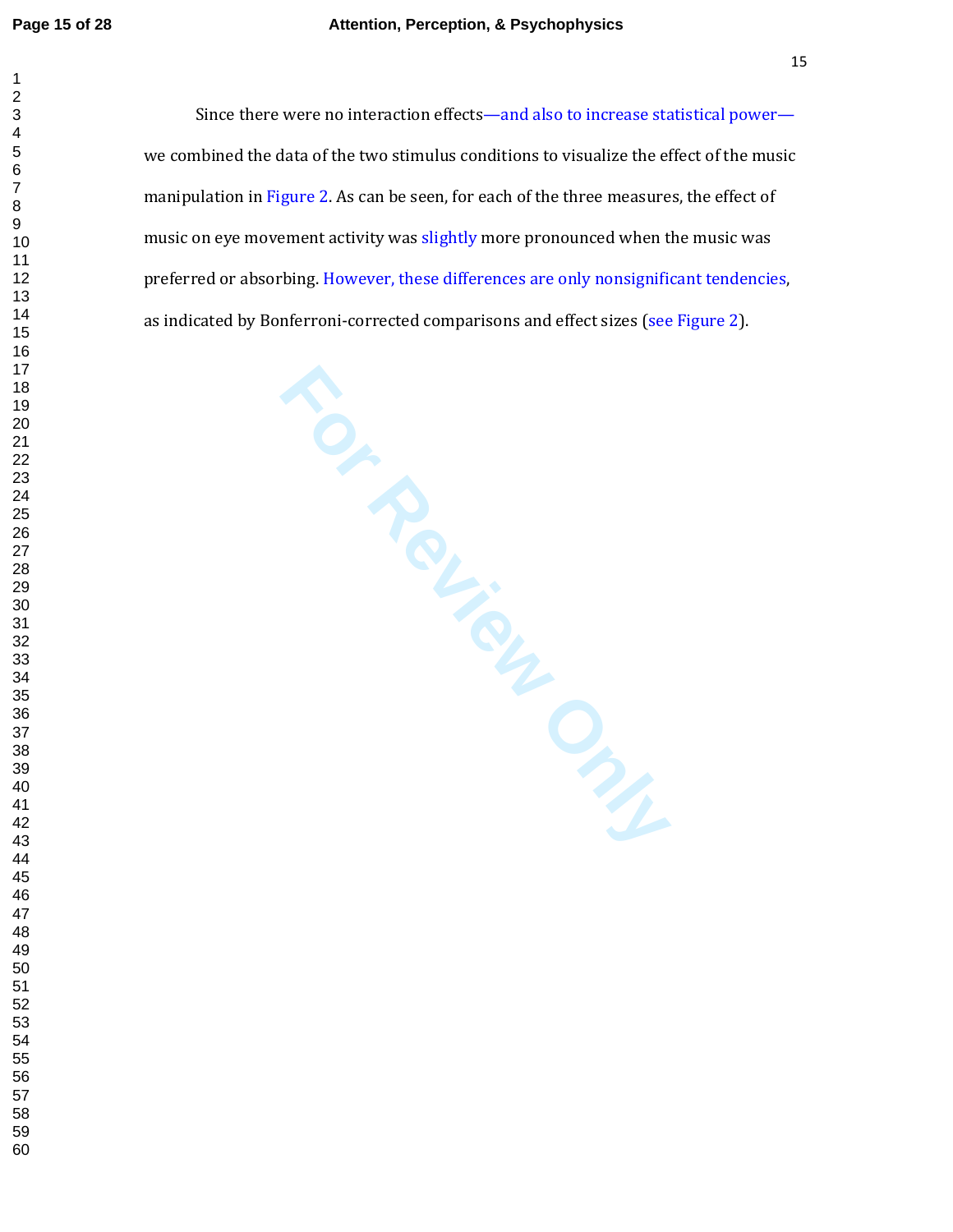

*Figure 2*. Means and 95% confidence intervals of mean duration of fixations, number of saccades per second, and number of blinks per second, for the three music conditions. The *p* values of the differences between groups are based on Bonferroni-corrected comparisons.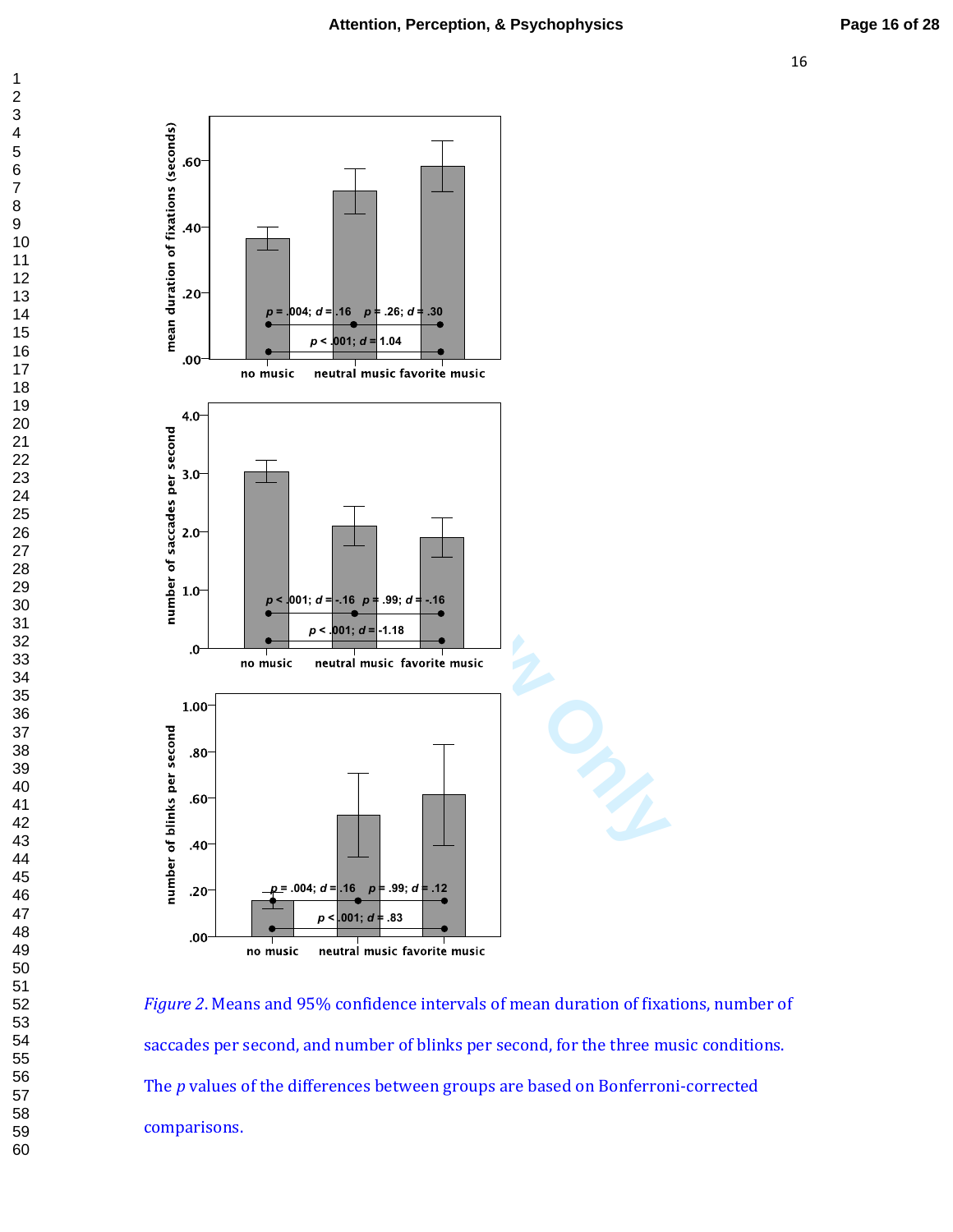#### **Discussion**

#### **Listening to Music and Eye Movements**

 Listening to music has a significant effect on eye movement activity when viewing visual stimuli such as a picture or a film clip: Participants exhibited longer fixation durations, fewer saccades, and more blinks compared to when they viewed the same stimuli in silence.

**Fid.** We obtained these results using quantitative behistan the extant data from subjective reports above that the extant data from subjective reports above and stimuli under the influence of music listening. Thesis of a These results are an initial demonstration that music changes the way we visually experience the world. We obtained these results using quantitative behavioral measures that are more reliable than the extant data from subjective reports about altered experiences of external stimuli under the influence of music listening. The results are in line with the hypothesis of a shift of attention from the outer world (exogenous attention decreases) to the inner world (endogenous attention increases). They do not support the hypothesis that music broadens attentional focus. An inward shift of attention may be a result of music-induced emotions, memories, associations, or imaginings.

The results suggest that the listeners' vigilance might have decreased under the influence of music, because vigilance has been shown to be associated with a higher frequency of fixations (Smith et al., 2006; see also Lavine et al., 2002). Similarly, the finding of higher rates of blinks indicates decreasing exogenous attention (Schleicher et al., 2008). However, since correlation does not equal causation, this is a preliminary inference that calls for further investigation incorporating specific vigilance measures.

## **The Role of Music Preference and Absorption**

We hypothesized that preferred or absorbing music would intensify the effect on eye movement activity. Listening to one's favorite music can be a very intense experience eliciting even more or stronger emotions or associations than those elicited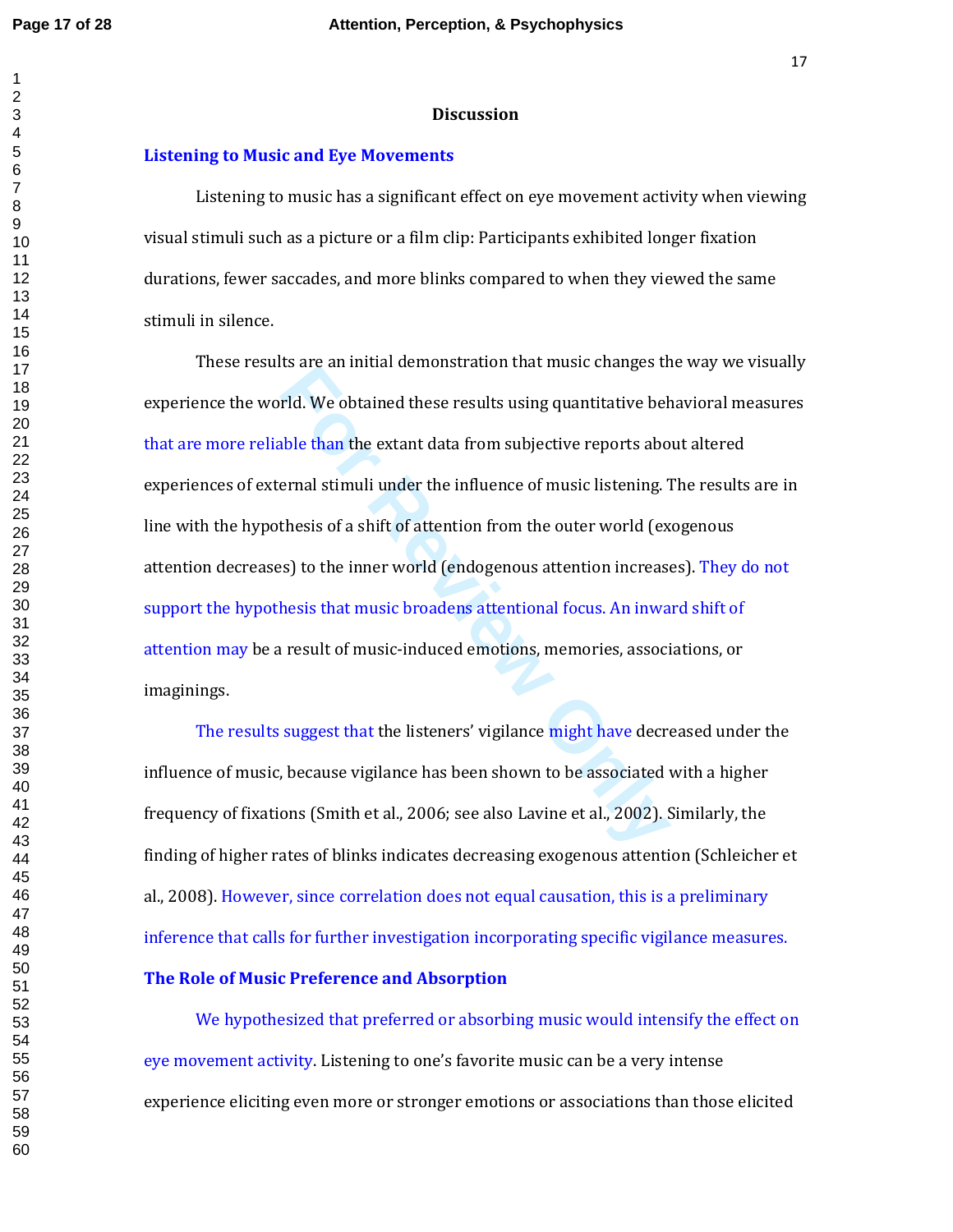by nonfavorite music, which can lead to distraction and detachment from the outer world. Herbert (2013, p. 16) noted that ″music *mediates* rather than accompanies experiences marked by dissociative and absorbed shifts of consciousness.″ She further concluded that changed perceptual relationships with surroundings contribute to an important function of music: People use it to ″intentionally escape preoccupations or unwanted thoughts.″ Our results tend to support the notion that the effect of music on eye movement activity is more pronounced when the music is preferred and the listeners is absorbed. However, there were no significant differences between the neutral music condition and the favorite music condition, so we cannot conclude our hypothesis is true.

## **Potential Biopsychological Mechanisms**

**Formation** and the fremential means of proteined at However, there were no significant differences be dition and the favorite music condition, so we cannot chological Mechanisms<br>
For Review of The influence of music list Reduced eye movement activity under the influence of music listening could be an expression of a shift of activation of certain brain regions in the course of an inwardly directed attentional shift. Dietrich (2003) proposed the concept of *hypofrontality* to explain functional changes in frontal areas of the brain. He argued that the prefrontal cortex, the highest integrating component in a hierarchy of cognitive functions, is deregulated in ASCs by ceasing to function in a ″normal″ way. This is the hypofrontal (reduced frontal brain activity) state, which can be compared to the state of flow, in which effortless information processing seems to take place. It enables the temporary suppression of the analytical and meta-conscious capacities of the explicit system when a person is relaxed and absorbed in a flood of sensory input, such as music and the thoughts, memories, and emotions that music elicits (Dietrich, 2004). Hypofrontality resulting from intense music experiences may also account for more intense emotions (Kreutz et al., 2008), for pleasure and well-being resulting from musical activities (Lamont, 2011), and for intense experiences with music occurring under the influence of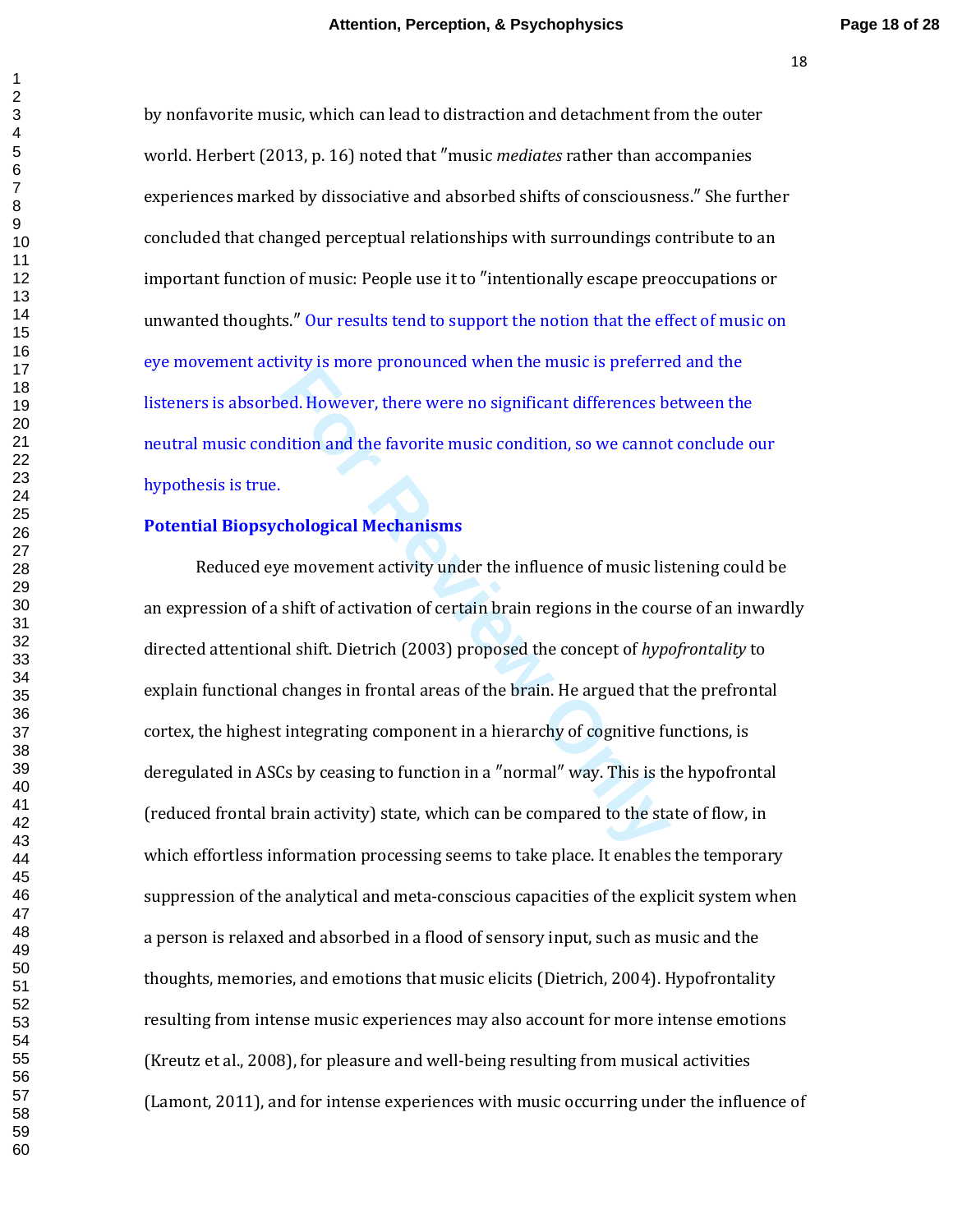#### **Page 19 of 28 Attention, Perception, & Psychophysics**

In the relation of eye introduction of eye introduction of the "hypnotically industiological marker of a music-induced ASC in which a<br>sed inward while "trancing" (Becker, 2004) with the<br>to very intense experiences with mus drugs (Fachner, 2011a). A recent study investigating eye movements of a highly hypnotizable person demonstrated a phenomenon known in hypnosis, the so-called trance stare, which also seems to be accompanied by changes in the prefrontal areas of the brain (i.e., the dorsolateral prefrontal cortical areas; Kallio et al., 2011). During the "hypnotically induced stare" the "amplitude, velocity and frequency of reflexive saccades were radically suppressed, and the fixation time was increased" (Kallio et al., 2011, p. 5). This is in line with the reduction of eye movement observed in our participants. The eye movement pattern we observed here, similar to the "hypnotically induced stare," seems to represent a physiological marker of a music-induced ASC in which attention is absorbed and focused inward while "trancing" (Becker, 2004) with the music. All this evidence pertains to very intense experiences with music—such as frisson, trance, or ASC—so that we have to make any comparison to the listening situation we employed in our study with caution. It remains an interesting task for future research to investigate whether every kind of music listening leads to alterations to the normal state of consciousness to some degree, as has been discussed by Schäfer, Smukalla, et al. (2013; see also Herbert, 2012; see Vaitl et al., 2005, for a detailed discussion of ASCs). Moreover, the effect of specific pieces of music on absorption may actually be twofold: When the music contains lyrics there may be an effect that is due to the music and an effect that is due to the lyrics. The control piece we used in our study did not contain lyrics whereas the participants' favorite pieces often did. Since the differences between the neutral music and the favorite music were negligible we cannot compare potential differences between music with and music without lyrics. It therefore remains an interesting question whether such differences exist.

## **Methodological Issues and Limitations**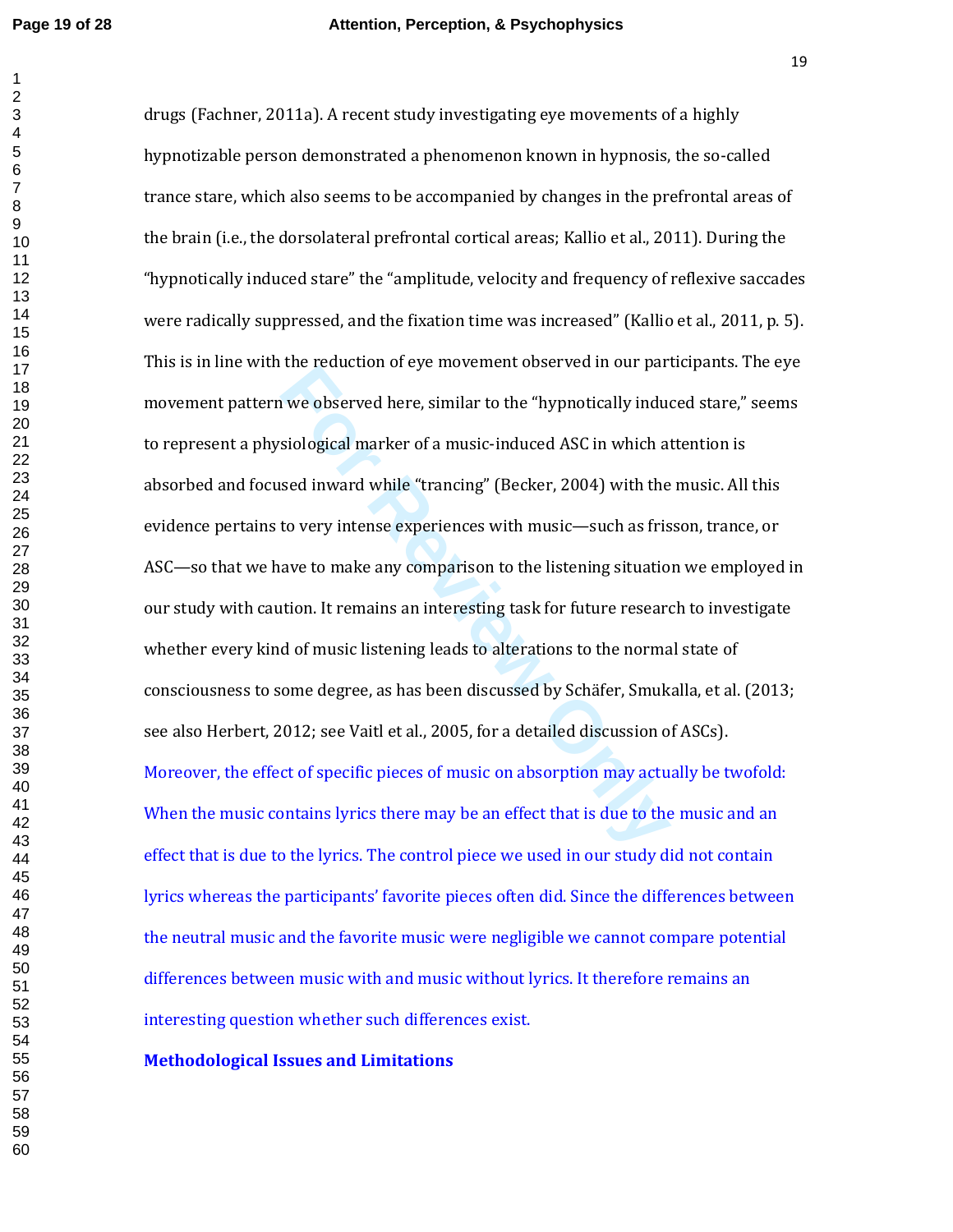For exogenous attention, respectively. Nonetheless, the study by Zou et al. (2012), where reduced eye ment in the processing of external stimuli. However, the study by Zou et al. (2012), where reduced eye ment in the proce The present study provides data about the influence of music listening on eye movement activity. Although the results are in line with our hypothesis that music causes a shift from exogenous to endogenous attention, we can only tentatively conclude this hypothesis is entirely supported. The attentional shift was not directly assessed in our study because we had our participants concentrate only on the visual material without completing any secondary tasks (see below). As discussed above, a number of studies have demonstrated a connection between reduced eye movement activity and reduced vigilance or exogenous attention, respectively. Nonetheless, there are also exceptions such as the study by Zou et al. (2012), where reduced eye movement activity led to an improvement in the processing of external stimuli. However, that study used simple sound events (beeps) and not music, which makes it hard to compare its results with those of the present study. In any case, further research is necessary to investigate the characteristics of the assumed exogenous–endogenous axis of attention. In this regard, it would also be interesting to analyze how the effects of such simple sound events on eye movement activity differ from the effects of music, that is, to quantify the effect that is specific to real music. In addition, there are a series of music-related variables that may have specific effects on how music affects attention. We just mentioned the presence of lyrics. Other variables are mood and arousal. In general, people's favorite music can be expected to increase their physiological arousal and improve their mood (see Schäfer & Sedlmeier, 2011) so that it remains interesting to investigate if potential differences between neutral music and favorite music depend on these two variables.

Whether our findings indicate a potential risk for car drivers, cyclists, or pedestrians who listen to (their favorite) music we consider a question for further research. It is difficult to generalize the results from an eye-tracking study like ours—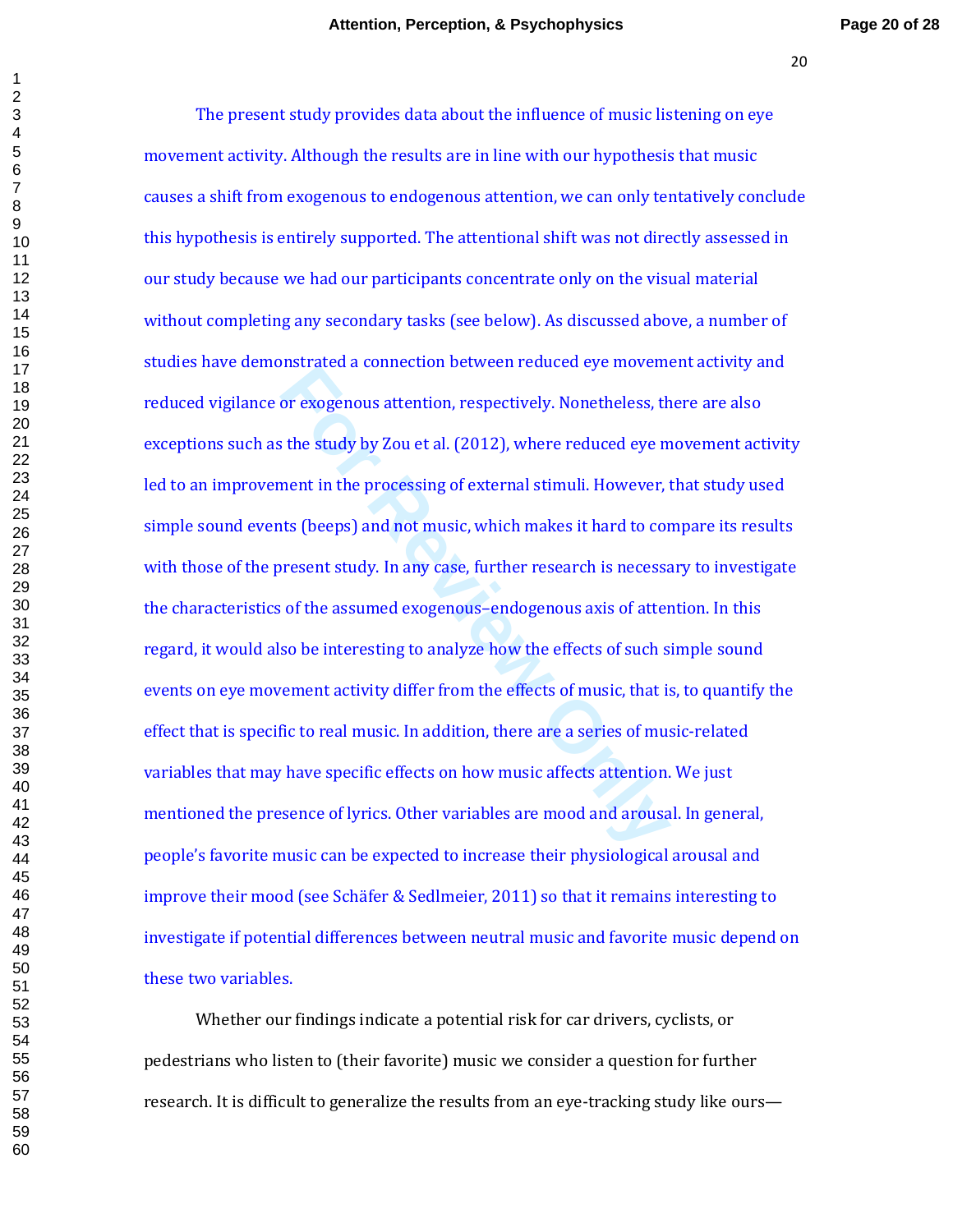#### **Page 21 of 28 Attention, Perception, & Psychophysics**

where people are fixed in an apparatus and are confronted with a highly artificial situation—to real-world car-driving situations. Also, our setting did not include any specific tasks participants had to complete and there were no specific targets on the screen they had to pay attention to, which would be quite different in a real driving situation. For instance, Beanland et al. (2011) found that music can even facilitate visual awareness and help prevent inattentional blindness (see also Coutrot et al., 2012).

because of most in our stady was not conceptant according to mask in our stady was not conceptant any specific<br>ome or in a usual listening situation. There were two<br>lander Goten, Vandierendonck, Claeys, and Crevits (<br>ondar Note that listening to music in our study was not conceptualized as a secondary task. Participants were meant to listen to the music without any specific purpose, just as they would do at home or in a usual listening situation. There were two reasons for this. First, as Stuyven, Van der Goten, Vandierendonck, Claeys, and Crevits (2000) have demonstrated, secondary tasks—such as tapping at a certain frequency—reduce eye movement activity (although only in visual search settings with specific targets). Second, we hypothesized that listening to music would elicit specific thoughts, memories, or emotions and therefore cause an attentional shift from outward to inward. Combining listening to music with a secondary task would have created a situation not comparable to a naturalistic listening situation and thus would have corrupted this effect.

## **Conclusion**

To conclude, our study provides an initial demonstration that listening to music affects eye movement activity. The data provide reliable behavioral measurements that can explain extant data about subjective experiences of space under the influence of music. Listening to music reduced eye movement activity in our study, which we assume was due to a shift from exogenous to endogenous attention. Endogenous attention may be heightened because music can elicit specific thoughts, memories, or emotions. The effect of music listening on eye movement activity was expected to be even stronger when people listened to their preferred music that they experienced as being more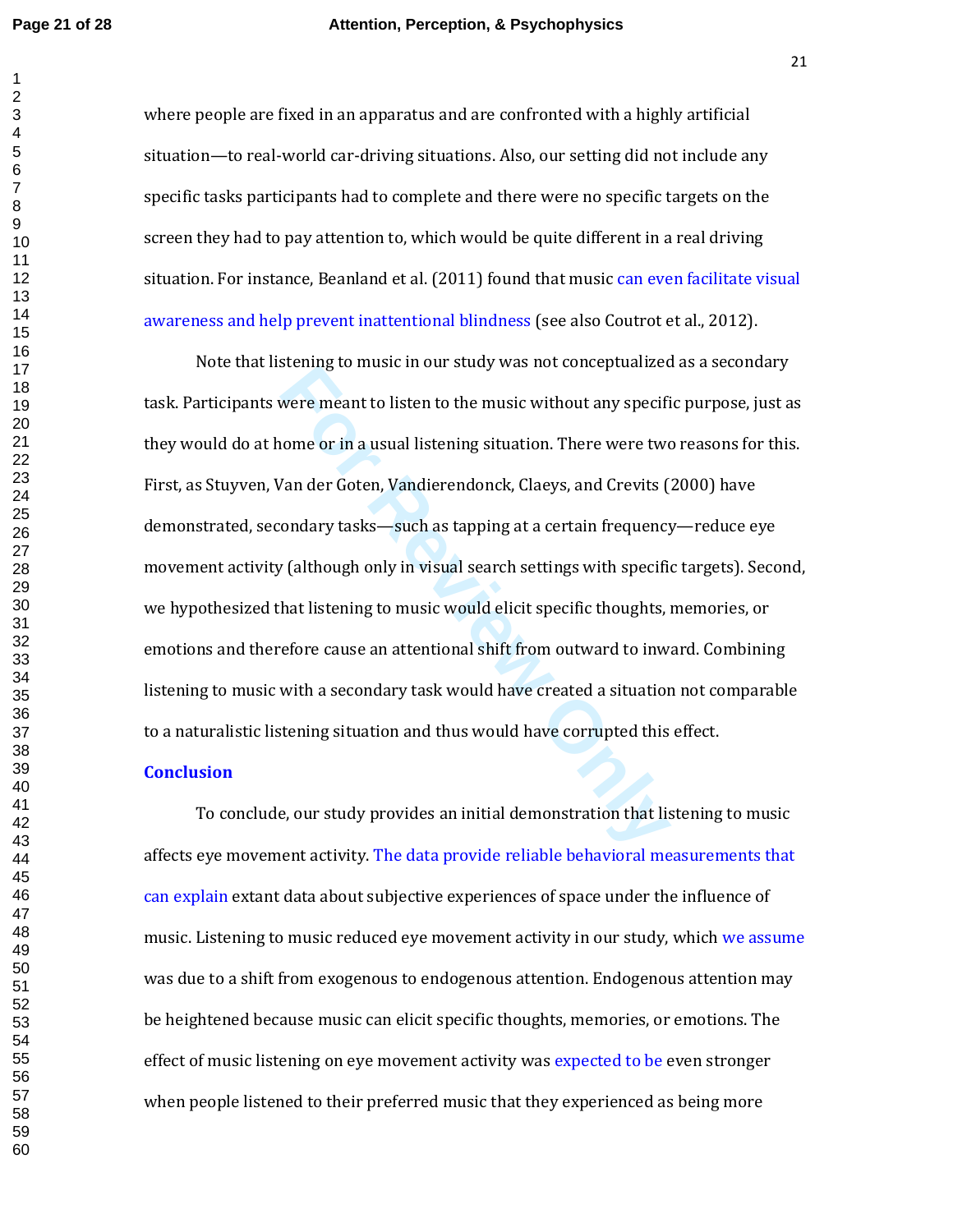absorbing. Yet, this expected effect emerged only as a tendency and was not significant in the present study.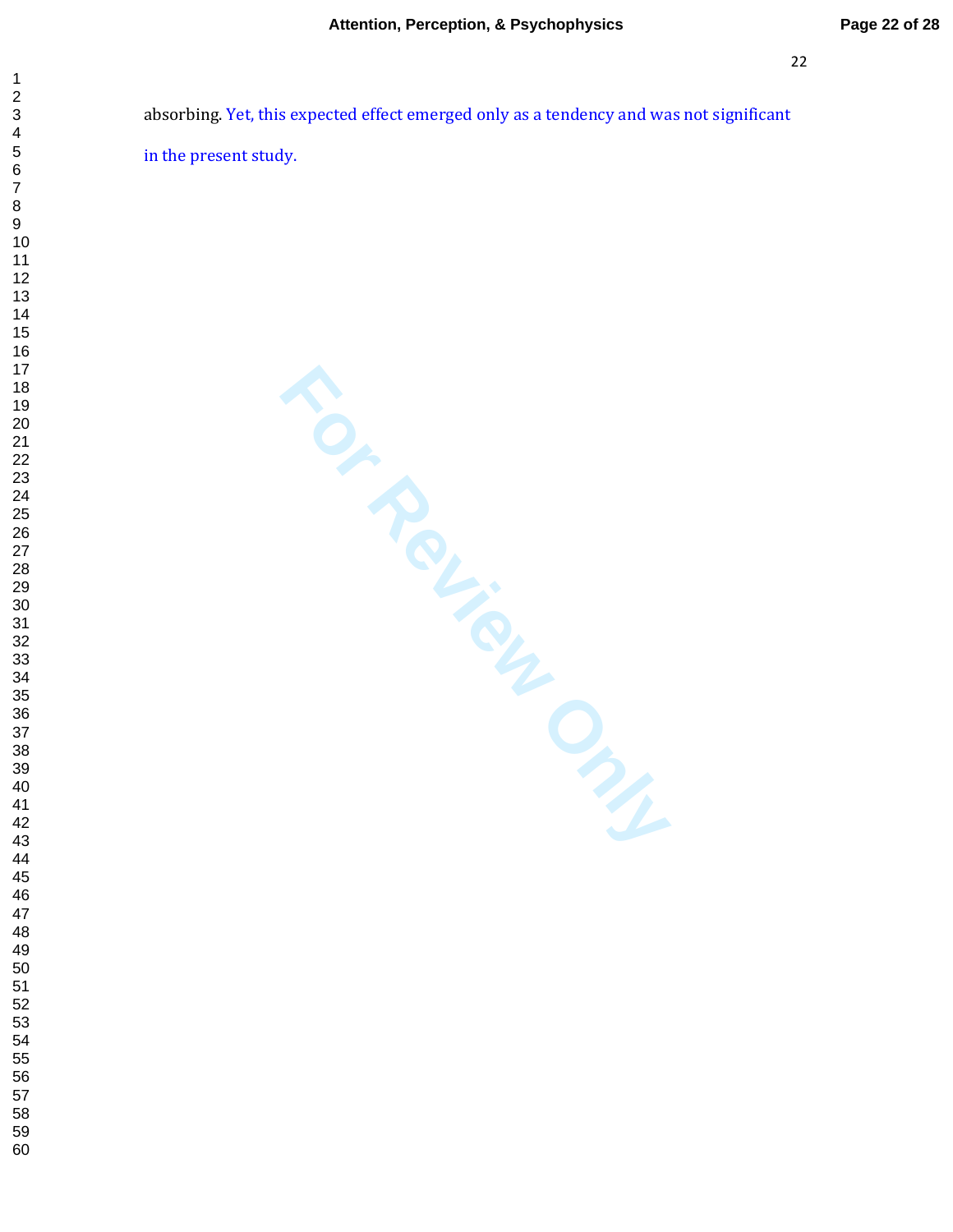$\mathbf 1$  $\overline{c}$  $\overline{3}$  $\overline{\mathbf{4}}$  $\,6$  $\boldsymbol{7}$  $\bf 8$  $\boldsymbol{9}$ 

| <b>References</b>                                                                         |
|-------------------------------------------------------------------------------------------|
| Bailey, N., & Areni, C. S. (2006). When a few minutes sound like a lifetime: Does         |
| atmospheric music expand or contract perceived time? Journal of Retailing, 82,            |
| 189-202. doi:10.1016/j.jretai.2006.05.003                                                 |
| Beanland, V., Allen, R. A., & Pammer, K. (2011). Attending to music decreases             |
| inattentional blindness. Consciousness and Cognition: An International Journal, 20,       |
| 1282-1292. doi:10.1016/j.concog.2011.04.009                                               |
| Becker, J. (2004). Deep listeners: Music, emotion, and trancing. Bloomington, IN: Indiana |
| University Press.                                                                         |
| Becker-Blease, K. A. (2004). Dissociative states through new age and electronic trance    |
| music. Journal of Trauma & Dissociation, 5, 89-100. doi:10.1300/J229v05n02_05             |
| Blood, A. J., & Zatorre, R. J. (2001). Intensely pleasurable responses to music correlate |
| with activity in brain regions implicated in reward and emotion. Proceedings of           |
| the National Academy of Science of the United States of America, 98, 11818-11823.         |
| doi:10.1073/pnas.191355898                                                                |
| Cardena, E. (2005). The phenomenology of deep hypnosis: Quiescent and physically          |
| active. International Journal of Clinical and Experimental Hypnosis, 53, 37-59.           |
| doi:10.1080/00207140490914234                                                             |
| Cauchard, F., Cane, J. E., & Weger, U. W. (2012). Influence of background speech and      |
| music in interrupted reading: An eye-tracking study. Applied Cognitive                    |
| Psychology, 26, 381-390. doi: 10.1002/acp.1837                                            |
| Chun, M. M., Golomb, J. D., & Turk-Browne, N. B. (2011). A taxonomy of external and       |
| internal attention. Annual Review of Psychology, 62, 73-101.                              |
| doi:10.1146/annurev.psych.093008.100427                                                   |
|                                                                                           |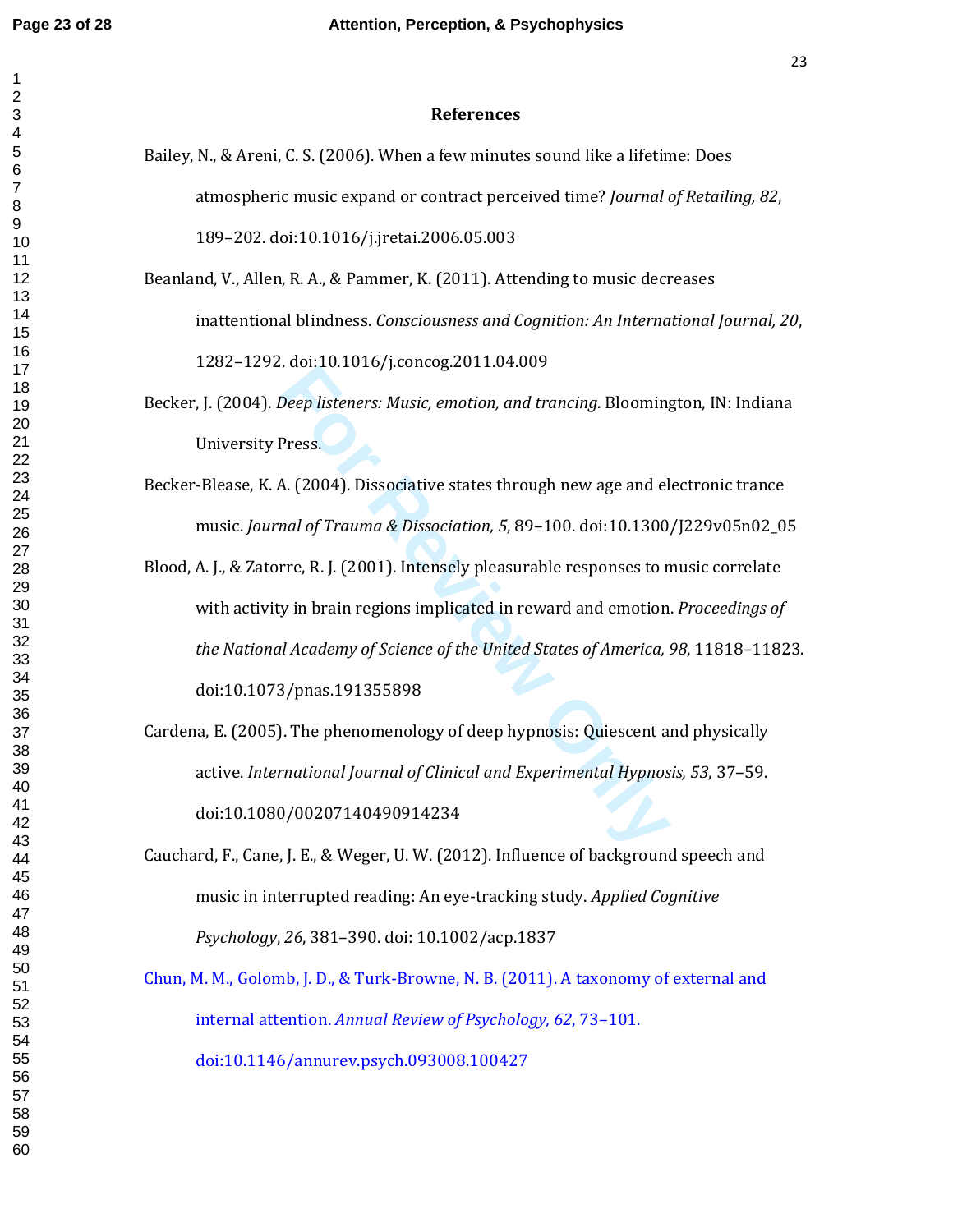- Cohen, J. (1988). *Statistical power analysis for the behavioral sciences* (2nd ed.). Hillsdale, NJ: Erlbaum.
- Coutrot, A., Guyader, N., Ionescu, G., & Caplier, A. (2012). Influence of soundtrack on eye movements during video exploration. *Journal of Eye Movement Research, 5*, 1–10.
- Dan, C., Xue, S., Xiaodong, W., Li, Q., & Na, J. (2008). An eye movement research of the influence of music on reading. *Psychological Science (China)*, *31*, 385–388.
- Dietrich, A. (2003). Functional neuroanatomy of altered states of consciousness: The transient hypofrontality hypothesis. *Consciousness and Cognition, 12*, 231–256.
- Dietrich, A. (2004). Neurocognitive mechanisms underlying the experience of flow. *Consciousness and Cognition, 13*, 746–761.
- Droit-Volet, S., Bigand, E., Ramos, D., & Bueno, J. L. O. (2010). Time flies with music whatever its emotional valence. *Acta Psychologica, 135*, 226–232.
- Fachner, J. (2011a). Drugs, altered states and musical consciousness: Reframing time and space. In E. Clarke & D. Clarke (Eds.), *Music and consciousness* (pp. 263–280). Oxford, England: Oxford University Press.

**Franchish in the Bouldary of anteced states of conset profit phypofrontality hypothesis. Consciousness and Cognition.**<br> **Franchish is also and Cognition**, 13, 746–761.<br> **Franchish is experient and Franchish in the Experie** Fachner, J. (2011b). Time is the key—Music and ASC. In E. Cardenas, M. Winkelmann, C. Tart, & S. Krippner (Eds.), *Altering consciousness: A multidisciplinary perspective: Vol. 1. History, Culture and the Humanities* (pp. 355–376). Santa Barbara, CA: Praeger.

- Faul, F., Erdfelder, E., Lang, A., & Buchner, A. (2007). G\*Power 3: A flexible statistical power analysis program for the social, behavioral, and biomedical sciences. *Behavior Research Methods, 39*, 175–191.
- Gabrielsson, A. (2001). Emotions in strong experiences with music. In P. N. Juslin & J. O. Sloboda (Eds.), *Music and emotion* (pp. 431–449). New York, NY: Oxford University Press.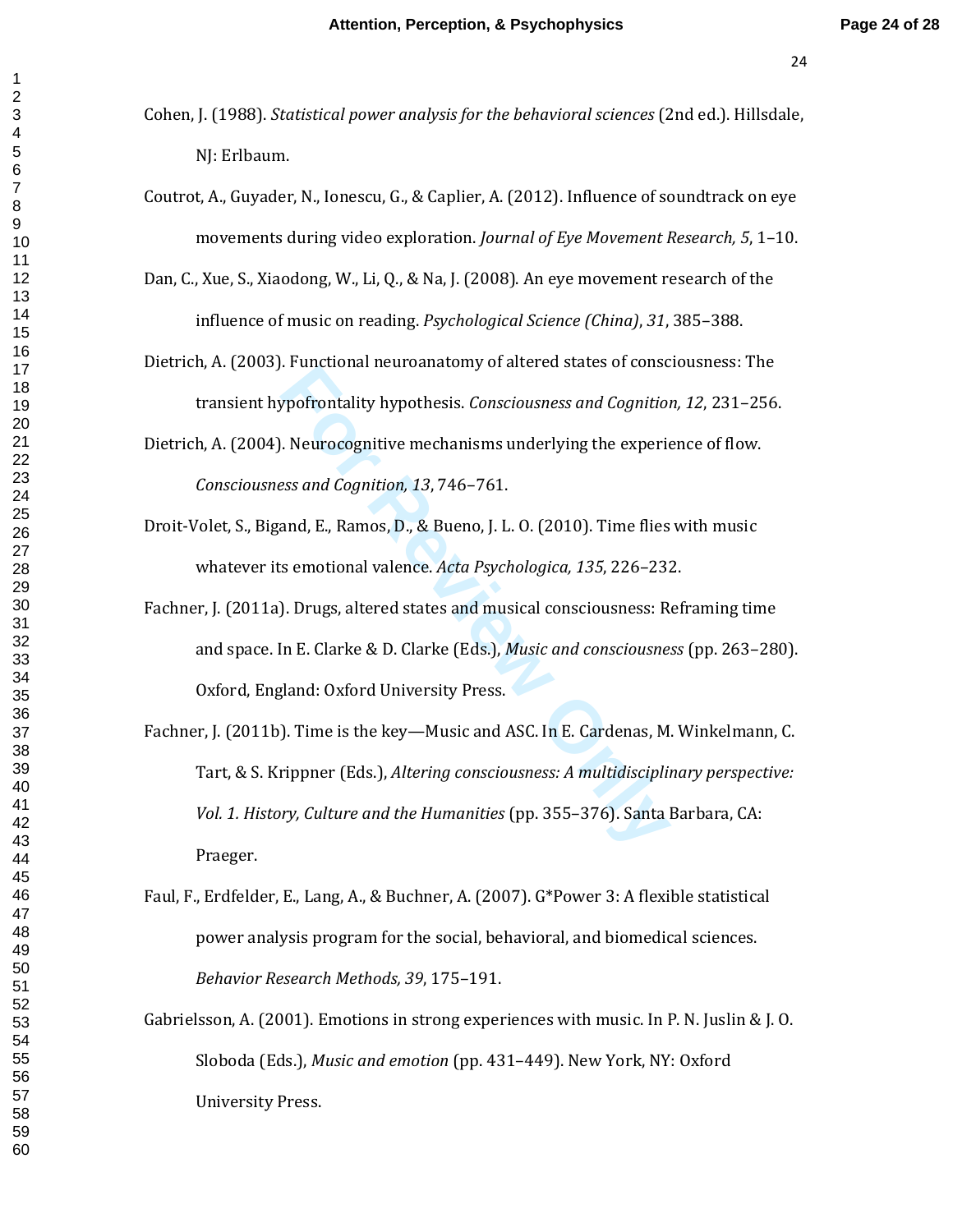Gabrielsson, A. (2011). *Strong experiences with music: Music is much more than just music*. New York, NY: Oxford University Press.

doi:10.1093/acprof:oso/9780199695225.001.0001

- Gabrielsson, A., & Lindström Wik, S. L. (2003). Strong experiences related to music: A descriptive system. *Musicae Scientiae, 7*, 157–217.
- Gromko, J. E. (2004). Predictors of music sight-reading ability in high school wind players. *Journal of Research in Music Education, 52*, 6–15. doi:10.2307/3345521
- Herbert, R. (2011). *Music listening: Absorption, dissociation and trancing*. Aldershot, England: Ashgate.
- Herbert, R. (2012). Musical and non-musical involvement in daily life: The case of absorption. *Musicae Scientiae, 16*, 41–66.
- Herbert, R. (2013). An empirical study of normative dissociation in musical and nonmusical everyday life experiences. *Psychology of Music, 41*, 372–394.
- *For Research III Fraste Badeaton, 52, 5* 15. doi.16.<br> *For Research III Fraste Badeaton, 52, 5* 15. doi.16.<br> *For Review Extention*, *dissociation and trancin*,<br> *For Review Externing 16, 41–66.*<br> *An empirical study of n* Johansson, R., Holmqvist, K., Mossberg, F., & Lindgren, M. (2012). Eye movements and reading comprehension while listening to preferred and non-preferred study music. *Psychology of Music*, *40*, 339–356. doi: 10.1177/0305735610387777
- Juslin, P. N., & Laukka, P. (2003). Communication of emotions in vocal expression and music performance: Different channels, same code? *Psychological Bulletin, 129*, 770–814. doi:10.1037/0033-2909.129.5.770
- Juslin, P. N., & Laukka, P. (2004). Expression, perception, and induction of musical emotions: A review and a questionnaire study of everyday listening. *Journal of New Music Research, 33*, 217–238. doi:10.1080/0929821042000317813
- Juslin, P. N., & Sloboda, J. A. (2001). *Music and emotion*. New York, NY: Oxford University Press.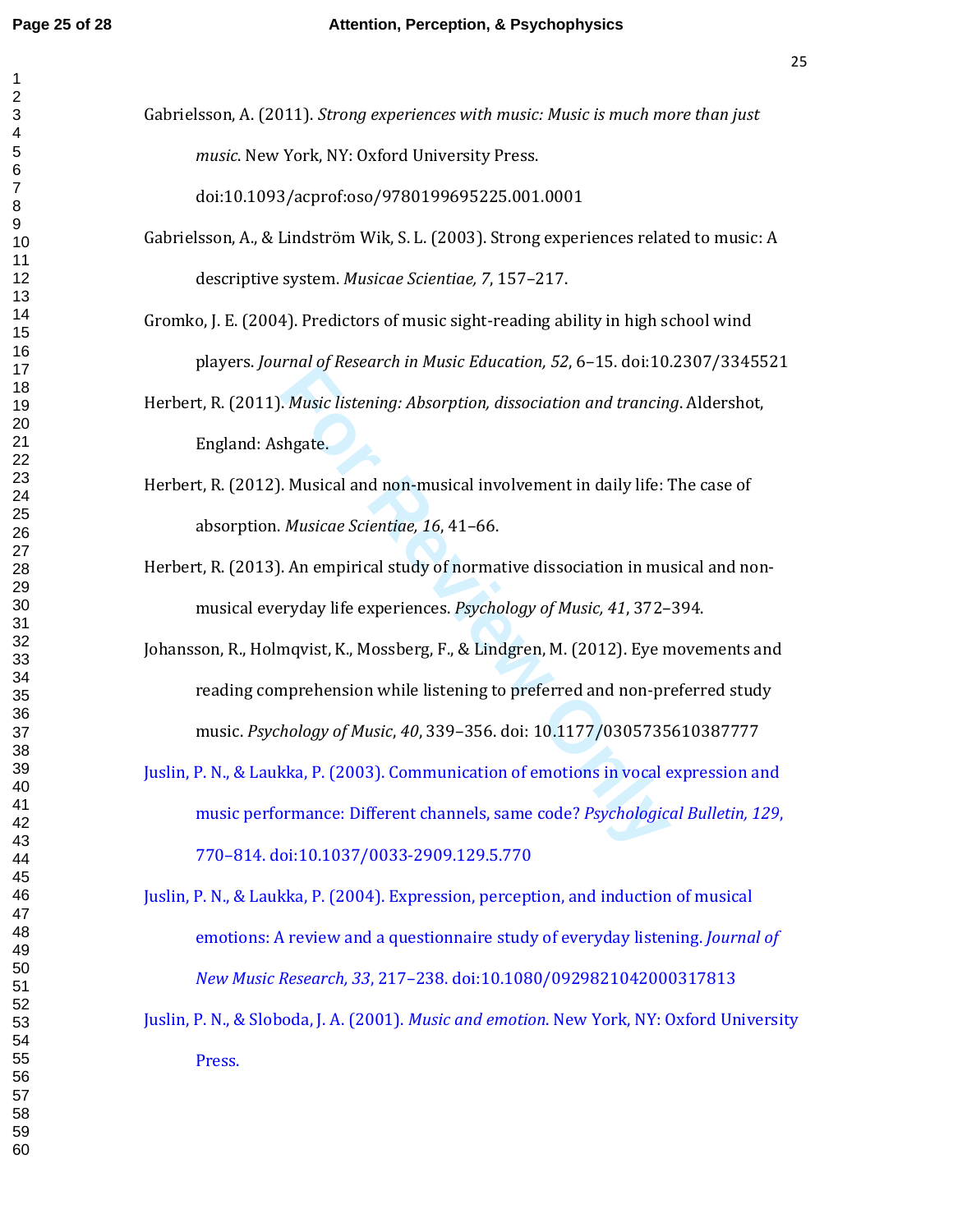- Kallio, S., Hyönä, J., Revonsuo, A., Sikka, P., & Nummenmaa, L. (2011). The existence of a hypnotic state revealed by eye movements. *PLoS ONE, 6*: e26374. doi:10.1371/journal.pone.0026374
- Kellaris, J. J., & Mantel, S. P. (1996). Shaping time perceptions with background music: The effect of congruity and arousal on estimates of ad durations. *Psychology & Marketing, 13*, 501–515.
- Kreutz, G., Ott, U., Teichmann, D., Osawa, P., & Vaitl, D. (2008). Using music to induce emotions: Influences of musical preference and absorption. *Psychology of Music,* , 101–126.
- Lamont, A. (2011). University students' strong experiences of music: Pleasure, engagement, and meaning. *Musicae Scientiae, 15*, 229–249.
- **Example 10.** Change 1, 3.3 value, 2. (2000). Osing any<br>filuences of musical preference and absorption. Psycon.<br>For Psycon Review of Musical Scientiae, 15, 229–249.<br>**t**, J. L., Gokturk, M., & Dickens, B. (2002). Eye-tracki Lavine, R. A., Sibert, J. L., Gokturk, M., & Dickens, B. (2002). Eye-tracking measures and human performance in a vigilance task. *Aviation, Space, and Environmental Medicine, 73*, 367–372.
- Lopez, L., & Malhotra, R. (1991). Estimation of time intervals with most preferred and least preferred music. *Psychological Studies, 36*, 203–209.
- North, A. C., & Hargreaves, D. J. (2008). *The social and applied psychology of music*. New York, NY: Oxford University Press.
- Oh, J., Han, M., Peterson, B. S., & Jeong, J. (2012). Spontaneous eyeblinks are correlated with responses during the Stroop task. *PLoS ONE, 7*, e34871. doi:10.1371/journal.pone.0034871
- Posner, M. I., Snyder, C. R. R., & Davidson, B. J. (1980). Attention and the detection of signals. *Journal of Experimental Psychology: General, 109*, 160–174.
- Rayner, K. (1998). Eye movements in reading and information processing: 20 years of research. *Psychological Bulletin, 124*, 372–422.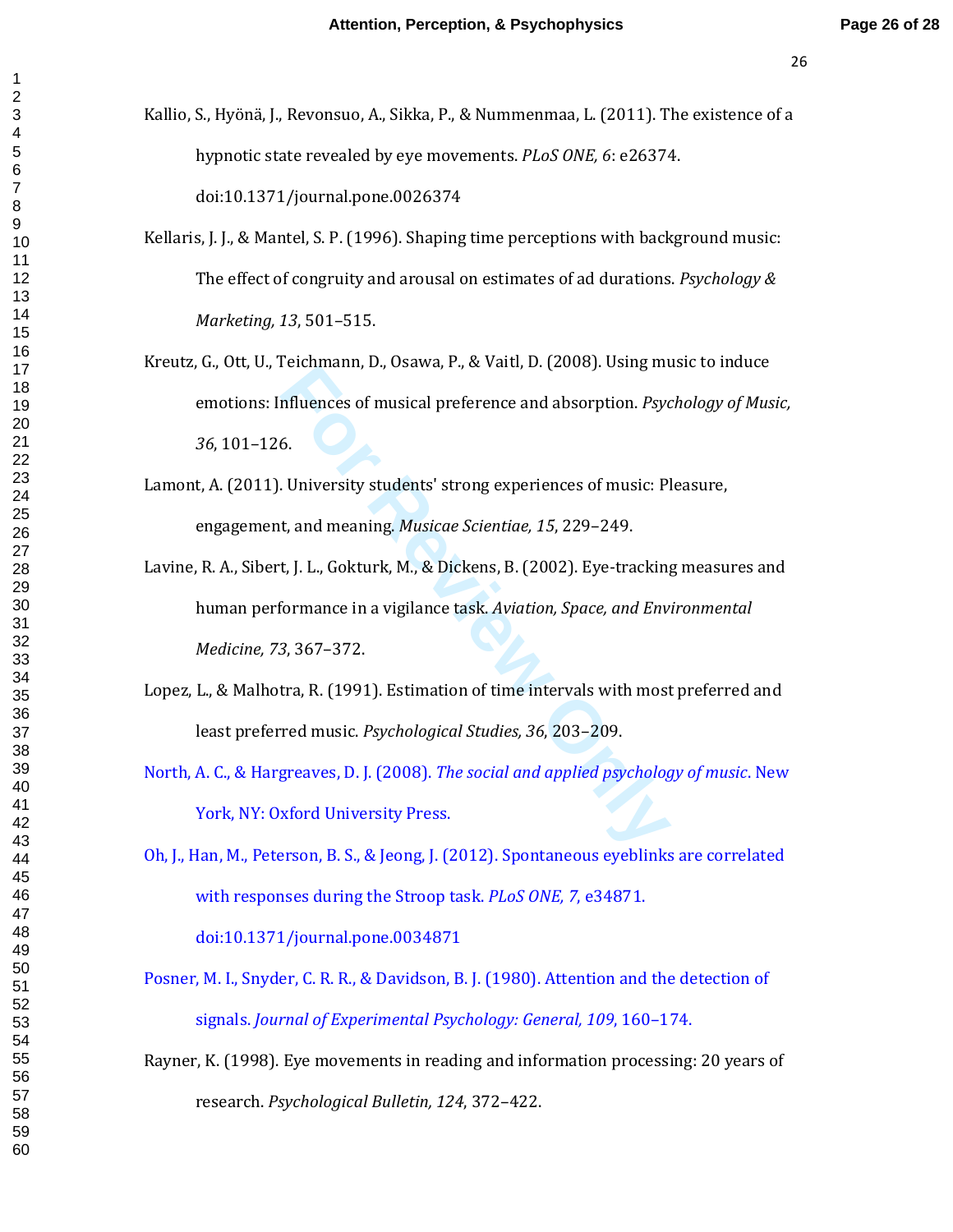- Rhodes, L. A., David, D. C., & Combs, A. L. (1988). Absorption and enjoyment of music. *Perceptual and Motor Skills, 66*, 737–738.
- Rouget, G. (1985). *Music and trance. A theory of the relations between music and possession*. Chicago, IL: The University of Chicago Press.
- Schäfer, T., Fachner, J., & Smukalla, M. (2013). Changes in the representation of space and time while listening to music. *Frontiers in Psychology, 4*, 1–15. doi:10.3389/fpsyg.2013.00508
- Schäfer, T., & Sedlmeier, P. (2011). Does the body move the soul? The impact of arousal on music preference. *Music Perception: An Interdisciplinary Journal, 29*, 37–50.
- Schäfer, T., Sedlmeier, P., Städtler, C., & Huron, D. (2013). The psychological functions of music listening. *Frontiers in Psychology, 4*, 1–33.

Their, P. (2011). Does the body move the soul? The inference. *Music Perception: An Interdisciplinary Jouriner*, P., Städtler, C., & Huron, D. (2013). The psychologing. *Frontiers in Psychology, 4*, 1–33.<br>Ila, M., & Oelker Schäfer, T., Smukalla, M., & Oelker, S.-A. (2013). How music changes our lives. A qualitative study of the long-term effects of intense musical experiences. *Psychology of Music*. Advance online publication.

doi:10.1177/0305735613482024

- Schleicher, R., Galley, N., Briest, S., & Galley, L. (2008). Blinks and saccades as indicators of fatigue in sleepiness warnings: Looking tired? *Ergonomics, 51*, 982–1010.
- Smith, C. N., Hopkins, R. O., & Squire, L. R. (2006). Experience-dependent eye movements, awareness, and hippocampus-dependent memory. *Journal of Neuroscience, 26*, 11304–11312.
- Smith, D. T., Schenk, T., & Rorden, C. (2012). Saccade preparation is required for exogenous attention but not endogenous attention or IOR. *Journal of Experimental Psychology: Human Perception and Performance, 38*, 1438–1447. doi:10.1037/a0027794